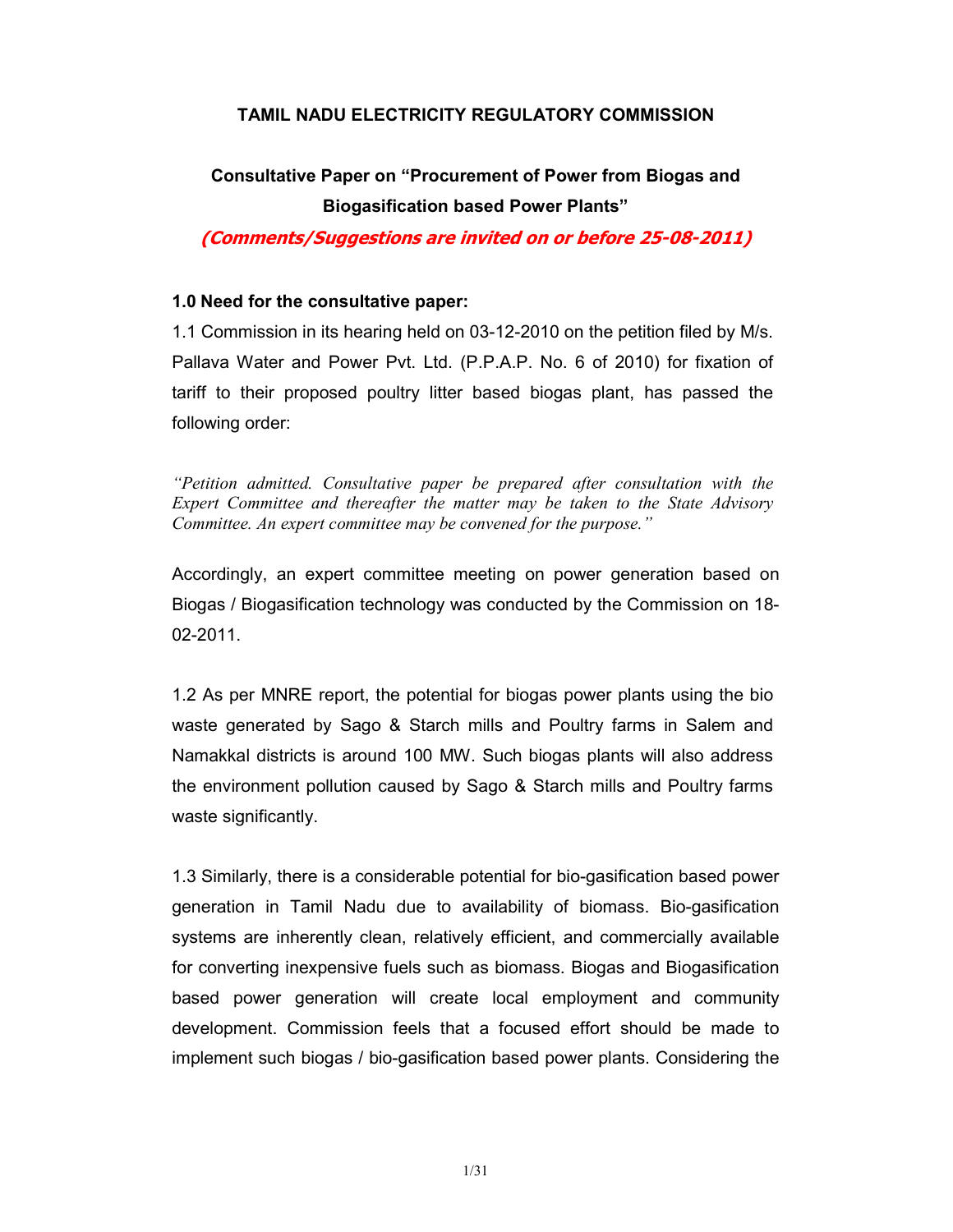above, the Commission floats this Consultative Paper to elicit the views of stakeholders.

# 2.0 Technology

# 2.1 Biogas

2.1.1 Biogas is a clean fuel produced through anaerobic digestion of a variety of organic wastes such as animal, agricultural, domestic and industrial wastes. The anaerobic digestion comprises three steps, namely, -

- 1. Decomposition (hydrolysis) of plant or animal matter to break down complex organic materials into simple organic substances,
- 2. Conversion of decomposed matter into organic acids, and
- 3. Conversion of acids into methane gas.

Biogas consists of methane and carbon-di-oxide and traces of other gases such as hydrogen, carbon monoxide, nitrogen, oxygen and hydrogen sulphide. The percentage of methane in the gas determines its calorific value as the other constituents do not contribute to the energy content. This gas has a relatively high calorific value  $(5000 \text{ kCal/m}^3)$ . The methane content of biogas is appreciably high, at 60%.

2.1.2 In India, especially in Tamil Nadu, biodegradable organic wastes such as cow dung, kitchen waste, Sago & Starch Mills / Poultry farms waste, etc. can be potential energy sources for power generation from biogas based power plants.

2.1.3 There are also collateral benefits of the by-products from the biogas plants such as superior quality organic fertilizer and waste heat utilization of biogas engines, either to meet thermal energy needs of Sago mills or to establish cold storages.

# 2.2 Biogasification

Gasification is a process in which solid biomass material (wood waste, agro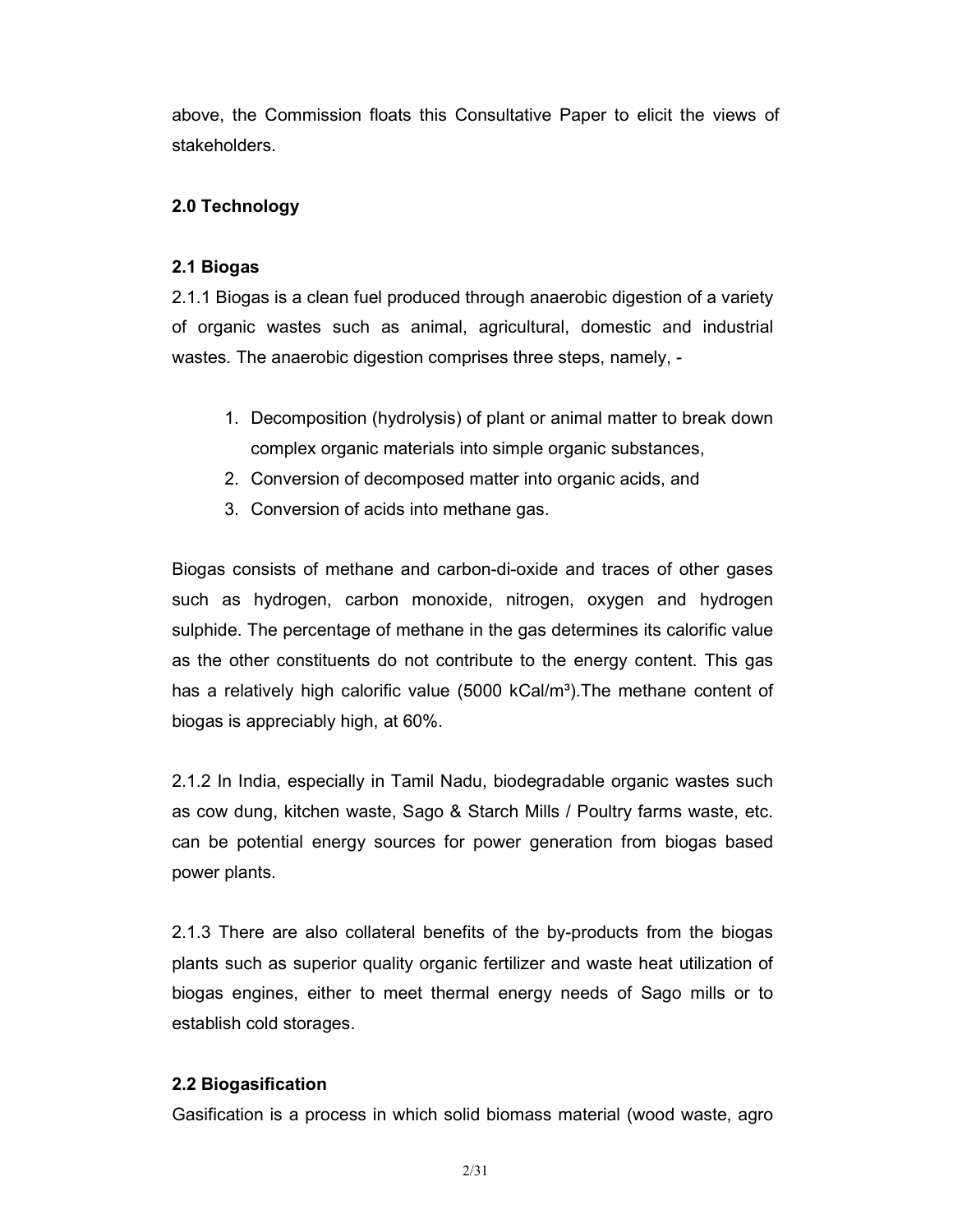residues, branches and twigs of plants etc.) is subjected to partial combustion in the presence of a limited supply of air. The ultimate product is a combustible gas mixture termed as producer gas. This gas has a relatively low calorific value (900 – 1110 kCal/ $m<sup>3</sup>$ ). The typical composition of this gas is methane, carbon monoxide, hydrogen, nitrogen and carbon-di-oxide. This gas can be burnt easily and used for process heat or power generation. The plants operate totally on biomass with absolutely no input of fossil fuels.

# 2.3 Benefits

- 1. These technologies eliminate all the pollution related problems associated with biomass power plants.
- 2. The leftover sludge in the Biogas plant is a valuable by-product, extremely useful in farms. While it keeps its nutrients for the crops, with the gas removed, the fertiliser does not smell. It can be sprayed directly onto the crops.
- 3. Biogas is a renewable, low carbon fuel that is already widely, and often economically available throughout the country. Its production and use also brings additional environmental and social benefits. Correctly managed, biogas is a sustainable fuel that can deliver a significant reduction in net carbon emissions when compared with fossil fuels.
- 4. It leads to employment generation in the rural areas.
- 5. The Plant Load Factors of these power plants are high when compared to other renewable power plants.
- 6. It has a very short gestation period of a few months.

# 3.0 Legislative and Regulatory Framework for development of biogas / bio-gasification based power Projects.

# 3.1 Related Provisions of Electricity Act, 2003

Section 3(1): The Central Government shall, from time to time, prepare the National Electricity Policy and tariff policy, in consultation with the State Governments and the Authority for development of the power system based on optimal utilisation of resources such as coal, natural gas, nuclear substances or materials, **hydro and** renewable sources of energy.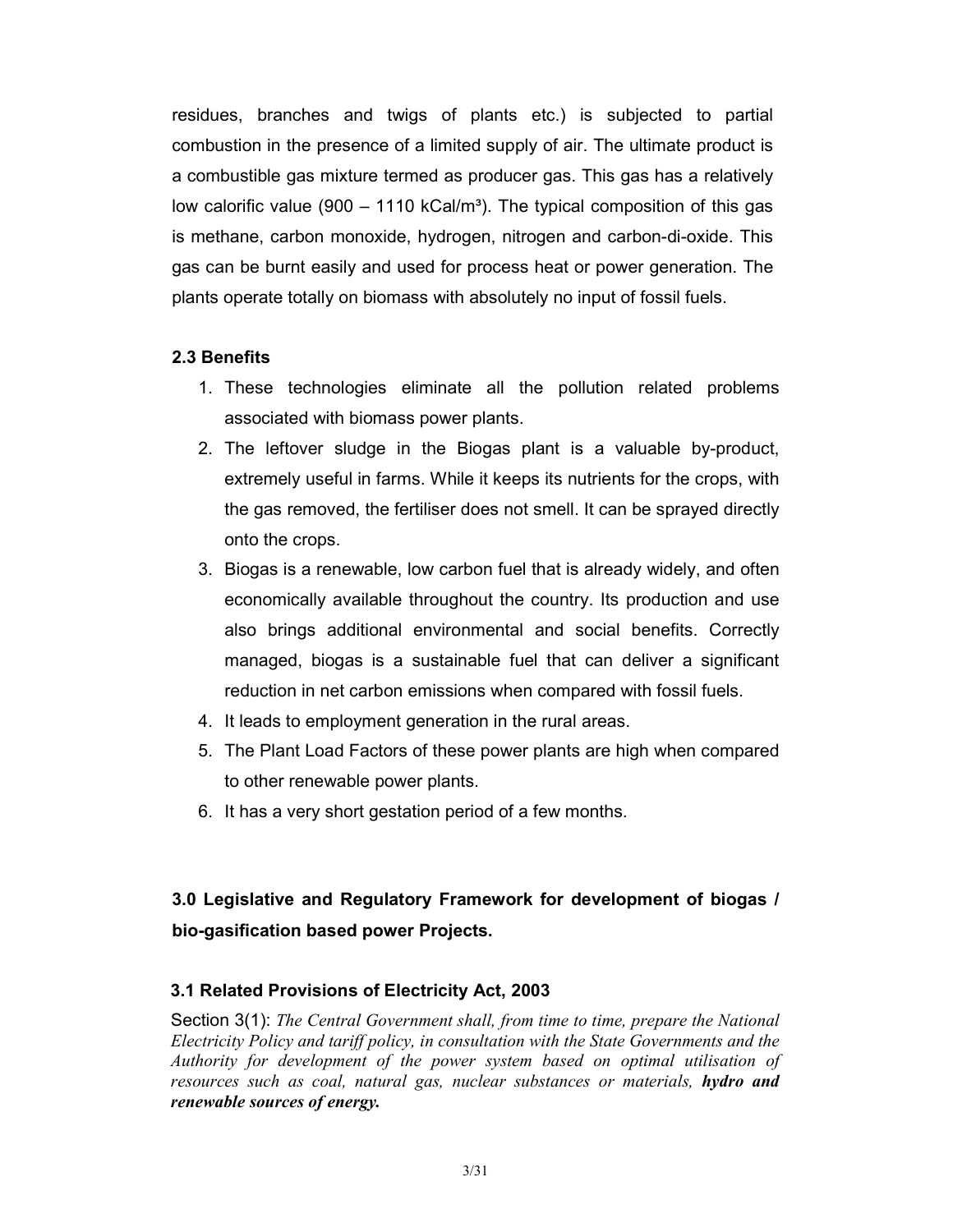Section 61(h): The Appropriate Commission shall, subject to the provisions of this Act, specify the terms and conditions for determination of tariff and in doing so shall be guided by the following namely,

(h) the promotion of cogeneration and generation of electricity from renewable sources of energy,

(i) the National Electricity Policy and Tariff Policy.

Section  $62(1)(a)$ : The appropriate Commission shall determine the tariff in accordance with the provisions of this  $Act$  for  $-$ 

(a) supply of electricity by a generating company to a distribution licensee:

Section 62(2): The appropriate Commission may require a licensee or a generating company to furnish separate details, as may be specified in respect of generation, transmission and distribution for determination of tariff.

Section 62(5): The Commission may require a licensee or a generating company to comply with such procedures as may be specified for calculating the expected revenues from the tariff and charges which he or it is permitted to recover.

Section 86(1)(e): The State Commission shall promote cogeneration and generation of electricity from renewable sources of energy by providing suitable measures for connectivity with the grid and sale of electricity to any person, and also specify, for purchase of electricity from such sources, a percentage of the total consumption of electricity in the area of a distribution licensee.

### 3.2 Related Provisions of National Electricity Policy:

"5.2.20 Feasible potential of non-conventional energy resources, mainly small hydro, wind and bio-mass would also need to be exploited fully to create additional power generation capacity. With a view to increase the overall share of non-conventional energy sources in the electricity mix, efforts will be made to encourage private sector participation through suitable promotional measures."

"5.12.2 The Electricity Act 2003 provides that co-generation and generation of electricity from non-conventional sources would be promoted by the SERCs by providing suitable measures for connectivity with grid and sale of electricity to any person and also by specifying, for purchase of electricity from such sources, a percentage of the total consumption of electricity in the area of a distribution licensee. Such percentage for purchase of power from non-conventional sources should be made applicable for the tariffs to be determined by the SERCs at the earliest. Progressively the share of electricity from non-conventional sources would need to be increased as prescribed by State Electricity Regulatory Commissions. Such purchase by distribution companies shall be through competitive bidding process. Considering the fact that it will take some time before non-conventional technologies compete, in terms of cost, with conventional sources, the Commission may determine an appropriate differential in prices to promote these technologies."

# 3.3 Related Provisions of National Tariff Policy:

Para 6.4"(1) Pursuant to provisions of section  $86(1)(e)$  of the Act, the Appropriate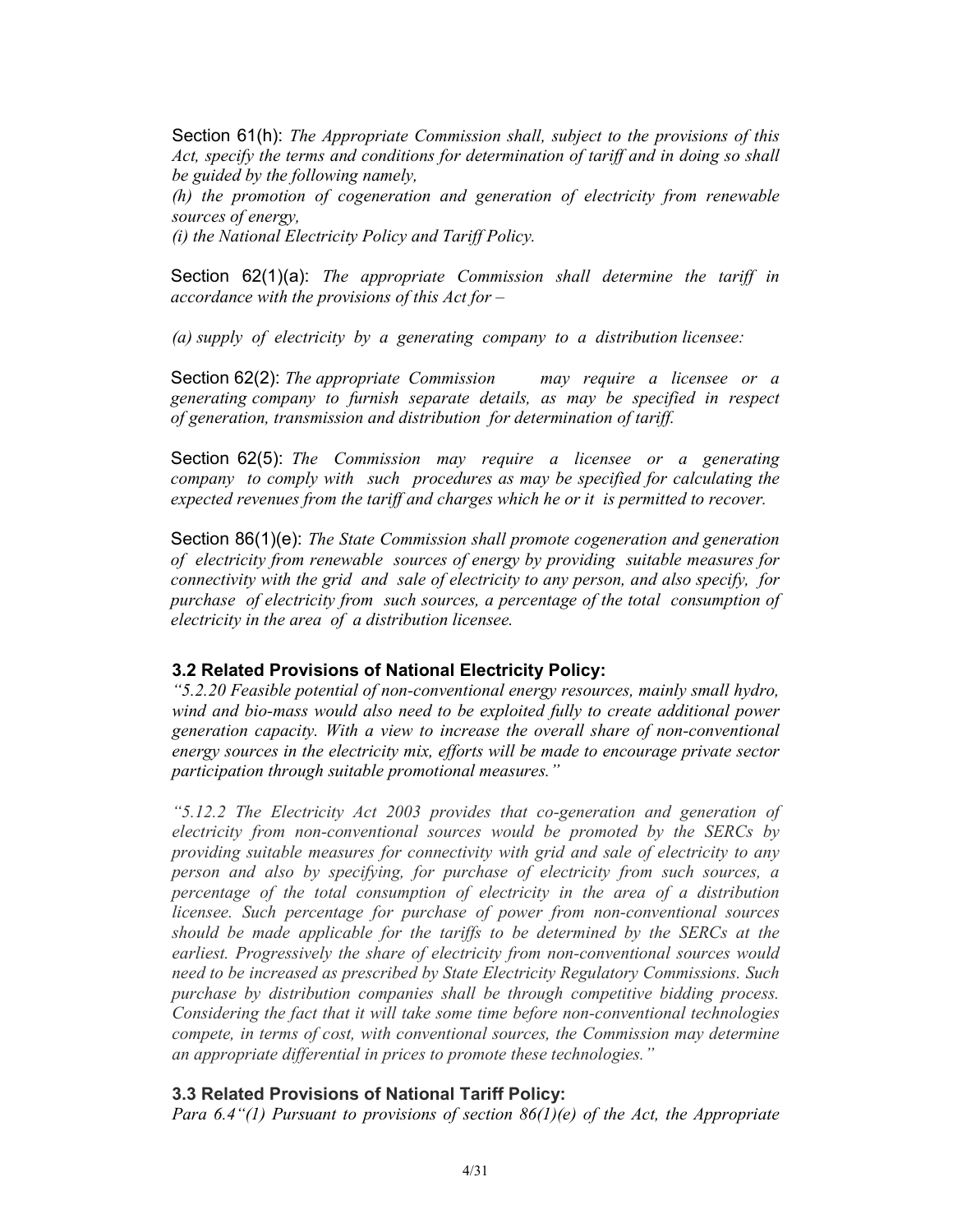Commission shall fix a minimum percentage for purchase of energy from such sources taking into account availability of such resources in the region and its impact on retail tariffs. Such percentage for purchase of energy should be made applicable for the tariffs to be determined by the SERCs latest by April 1, 2006. It will take some time before non-conventional technologies can compete with conventional sources in terms of cost of electricity. Therefore, procurement by distribution companies shall be done at preferential tariffs determined by the Appropriate Commission.

(2) Such procurement by Distribution Licensees for future requirements shall be done, as far as possible, through competitive bidding process under Section 63 of the Act within suppliers offering energy from same type of non-conventional sources. In the long-term, these technologies would need to compete with other sources in terms of full costs."

# 3.4 Commission's Regulations on Power Procurement from New and Renewable Sources:

In exercise of the powers conferred under section 61(h) read with section 86(1)(e) and section 181 of the said Electricity Act, 2003, the Commission notified the "Power Procurement from New and Renewable Sources of Energy Regulations 2008" on 8.02.2008.

#### 4.0 Power position in Tamil Nadu

4.1 The generating capacity connected to TNEB's grid including the allocation from Central Generating Station is 10,214.55 MW as on 01-04-2011 comprising 2,970 MW from TNEB's four thermal stations, 516 MW from four gas turbine stations, 2,187 MW from 33 hydro stations, 17.55 MW from TNEB's wind farm, 1,180 MW from private sector power projects, 214 MW as contribution to Tamil Nadu grid by sale of electricity from captive generating plants, 2,825 MW as Tamil Nadu's share from central generating stations and 305 MW as external assistance.

4.2 Generating capacity from privately owned wind farms is 5,887.165 MW as on 01-04-2011. The installed capacity of cogeneration in sugar mills is 609.9 MW and biomass power project is 139.09 MW. The installed capacity of Solar PV power project is 5 MW.

4.3 The average power availability during the last quarter of 2010-11 was around 9,000 MW. The expected peak demand for 2011-12 may vary from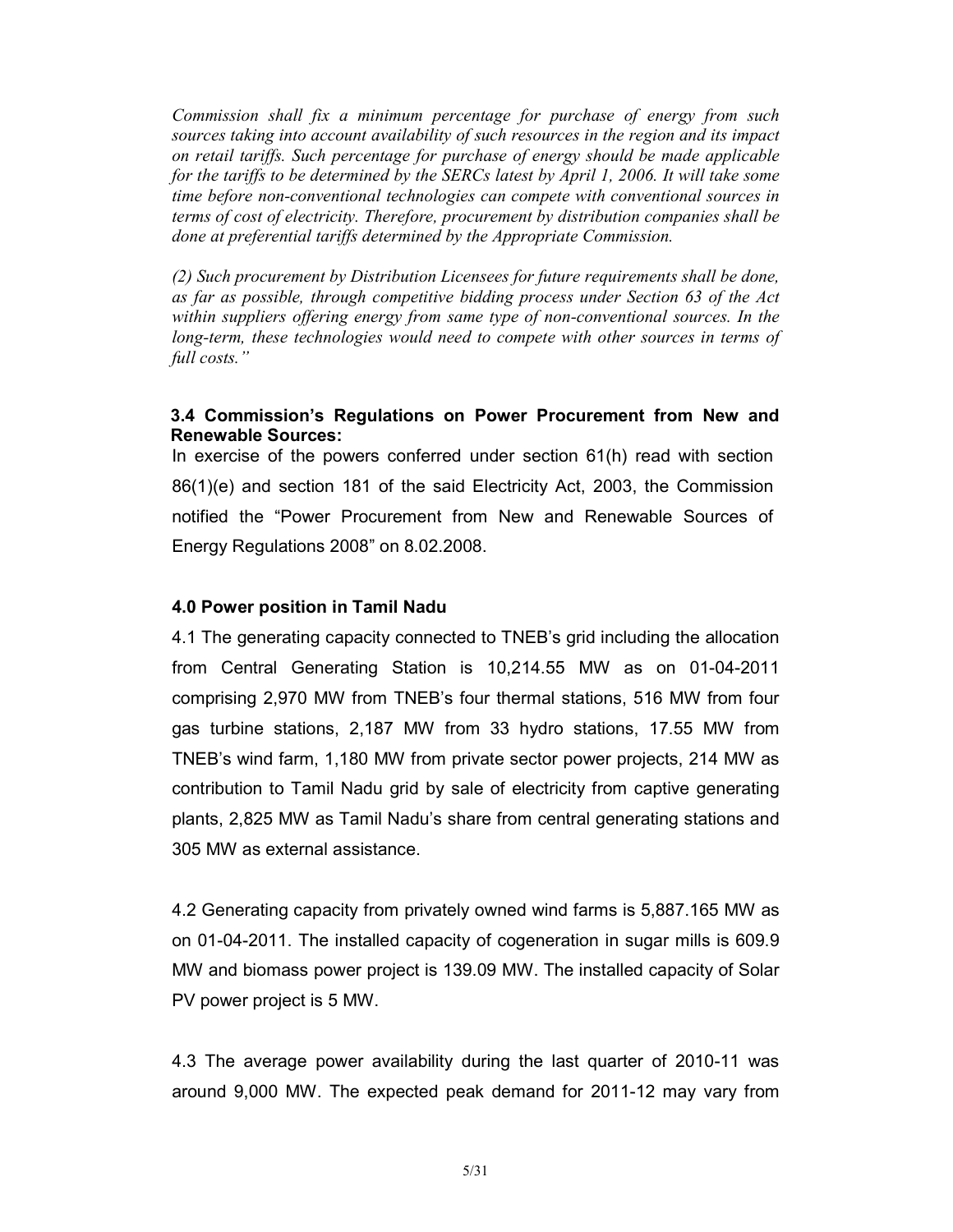11,000 to 11,500 MW which leaves a deficit of around 2,000 to 2,500 MW. The deficit in the State is likely to continue for few more years since the capacity addition in the next few years is expected to be less than the projected increase in demand. Therefore, any capacity addition will help the State to a great extent to tide over the shortage of power prevailing in the State.

### 5.0 Biogas / Biogasification power projects in Tamil Nadu

As of now, four grid connected bio-gas power plants to the tune of 5.85 MW and one grid connected bio-gasification Power Plant of 2 MW capacity are in service in Tamil Nadu. Apart from the above, there are many off-grid bio-gas / bio-gasification based power plants in Tamil Nadu.

# 6.0 Applicability of proposed order

The order shall come into force from the date of its issue. The tariff fixed in the proposed order shall be applicable to all the biogas / biogasifier based power generation projects commissioned on or after the date of this order. It should be noted that the existing contracts and agreements between the biogas / biogasifier generators and the distribution licensee signed prior to this order would continue to remain in force. However, the biogas / biogasifier generators and the distribution licensee shall have the option to mutually renegotiate the existing agreements / contracts in line with this order before the expiry of the contracts / agreements. Any renewal of the said contracts / agreements, new contracts / agreements shall be in conformity with this order.

# 7.0 Tariff Determination Process

With regard to tariff determination process, the relevant portion of Regulation 4 of the Power Procurement from New and Renewable Sources of Energy Regulation, 2008 is reproduced below:

The Commission shall follow the process mentioned below for the determination of tariff for the power from new and renewable sources based generators, namely;-

- a) initiating the process of fixing the tariff either suo motu or on an application filed by the distribution licensee or by the generator.
- b) inviting public response on the suo motu proceedings or on the application filed by the distribution licensee or by the generator.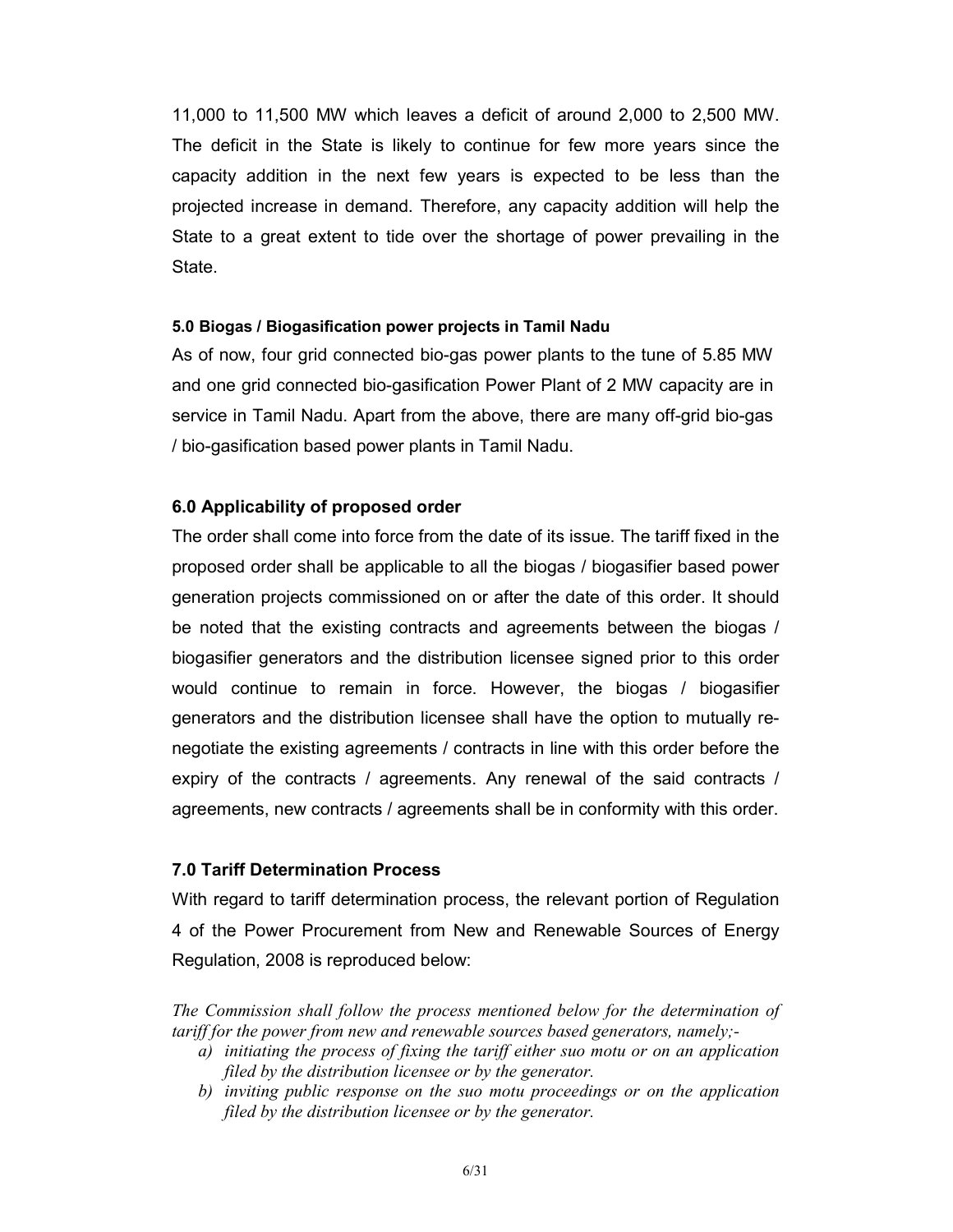c) issuing general / specific tariff order for purchase of power from new and renewable sources based generators.

In accordance with the above regulations, the Commission has prepared this consultative paper to elicit the views and suggestions of the stake holders.

# 8.0 Tariff / Pricing Methodology

The relevant portion of Tariff / Pricing Methodology as specified in Regulation 4 of the Commission's above said Regulation is reproduced below.

(2) While deciding the tariff for power purchase by distribution licensee from new and renewable sources based generators, the Commission shall, as far as possible, be guided by the principles and methodologies specified by:

(a) Central Electricity Regulatory Commission

- (b) National Electricity Policy
- (c) Tariff Policy issued by the Government of India
- (d) Rural Electrification Policy
- (e) Forum of Regulators (FOR)
- (f) Central and State Governments

(3) The Commission shall, by a general or specific order, determine the tariff for the purchase of power from each kind of new and renewable sources based generators by the distribution licensee.

Provided where the tariff has been determined by following transparent process of bidding in accordance with the guidelines issued by the Central Government, as provided under section 63 of the Act, the Commission shall adopt such tariff.

(4) While determining the tariff, the Commission may, to the extent possible consider to permit an allowance / disincentive based on technology, fuel, market risk, environmental benefits and social impact etc., of each type of new and renewable source.

(5) While determining the tariff, the Commission shall adopt appropriate financial and operational parameters.

(6) While determining the tariff the Commission may adopt appropriate tariff methodology.

# 8.1 Preferential tariff or by bidding process

8.1.1 In this connection, it is relevant to discuss the following stipulations of National Tariff Policy which are reproduced below: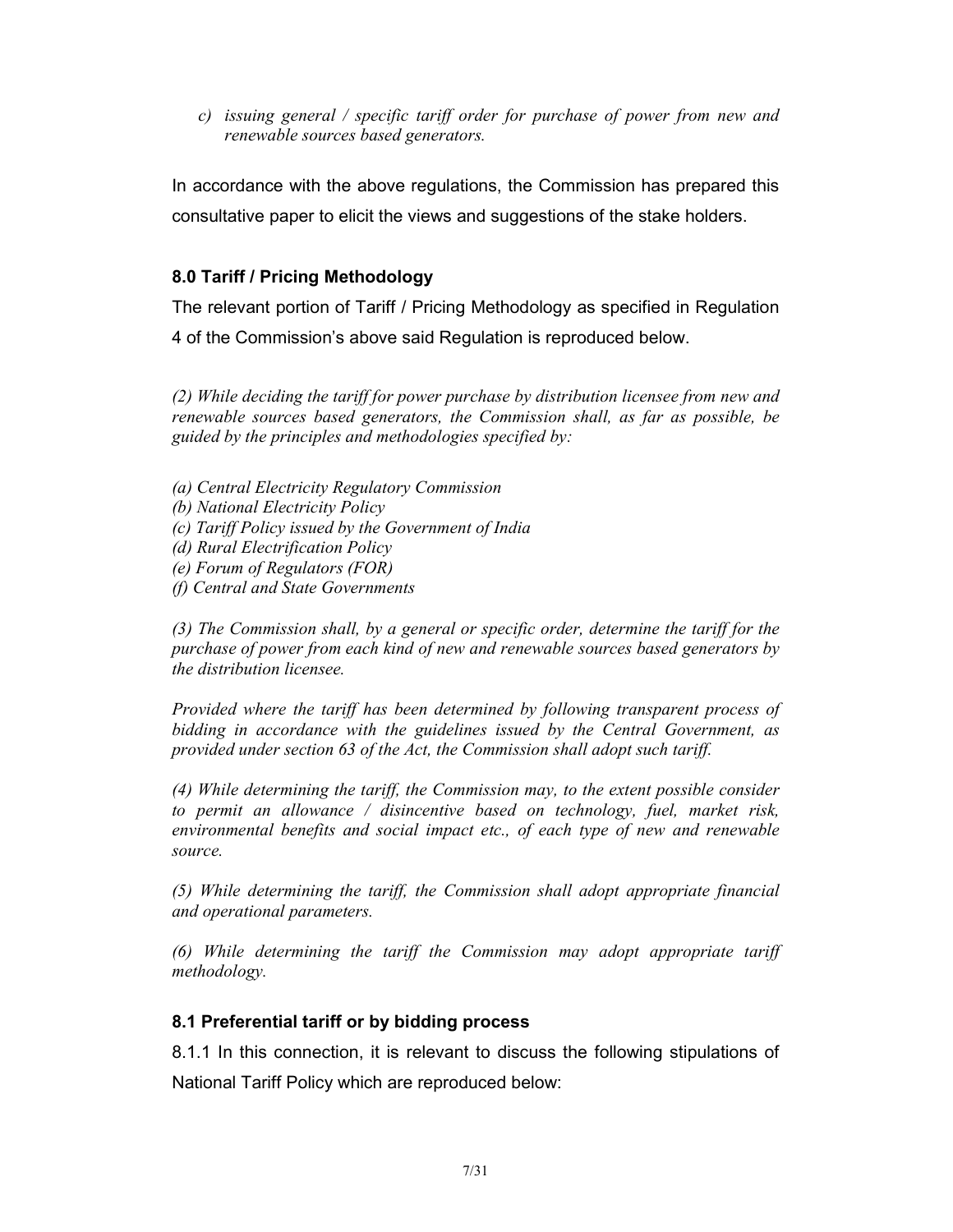Section 6.4(1): ........ It will take some time before non-conventional technologies can compete with conventional sources in terms of cost of electricity. Therefore, procurement by distribution companies shall be done at preferential tariffs determined by the appropriate Commission.

**Section 6.4(2):** Such procurement by distribution licensees for future requirements shall be done, as far as possible, through competitive bidding process under Section 63 of the Act within suppliers offering energy from same type of non-conventional sources. In the long-term, these technologies would need to compete with other sources in terms of full costs.

8.1.2 There are very few grid connected biogas / Biogasification based power plants in Tamil Nadu. The cost of generation from biogas / Biogasification based power plants are generally higher than the coal based generation. These plants are not in a position to compete with conventional power plants in terms of tariff. Hence, it is felt that the biogas / Biogasification based power plants should be promoted at preferential tariff. It also promotes local community development and creates local employment. It helps to exploit the biomass / wastes from cattle, birds, industries in the State. Therefore, the Commission proposes that the energy procurement from biogas / Biogasification based power plants by distribution licensees shall be done at preferential tariff as determined by the Commission as per 6(4) (1) of the tariff policy.

# 8.2 Project Specific or Generalized Tariff

A Generalized tariff mechanism would provide incentive to the investors for use of most efficient equipment to maximize returns and for selecting the suitable site while a project-specific tariff would provide each investor, irrespective of the machine type, the stipulated return on equity which, in effect, would shield the investor from the uncertainties involved. Capacity of most of the proposed biogas / Biogasification based power plants is limited to a few MWs. Almost, the conditions prevail in different sites are same. Hence, it is not advisable to adopt project specific tariff in such a context. It is suggested that the Commission may issue a generalized tariff order for biogas / Biogasification based power plants. It is proposed that whenever there is a petition from large biogas / Biogasification based power plants, the Commission may consider project specific tariff order.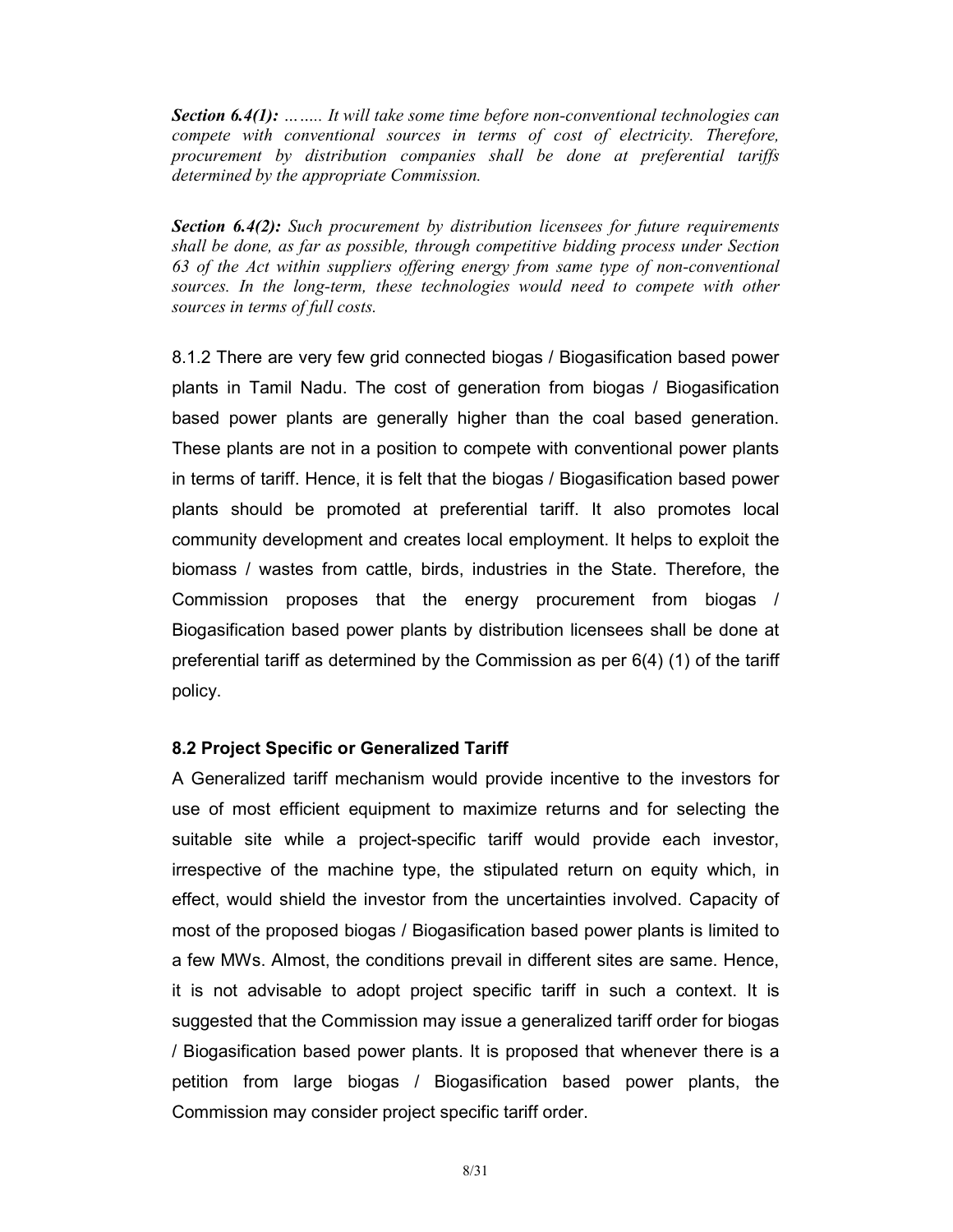# 8.3 Cost-Plus Tariff Determination

Cost-plus tariff determination is a more practical method. It can be easily designed to provide adequate returns to the investor and a surety of returns will lead to larger investment in biogas / bio-gasification based power plants. It is also in line with Regulation 4(6) of "Power Procurement from New and Renewable Sources of Energy Regulations 2008".

### 8.4 Single Part vs. Two Part Tariff

The tariff of bio-gas / bio-gasification based power plants depends upon the availability and cost of the fuel. The availability and cost also varies with location and season. Therefore, two part tariff is proposed for bio-gas / biogasification based power plants. Two part tariff is applied in order to recover fixed and variable costs through the fixed and variable components of tariff. Variable component of tariff takes care of the escalation in fuel price.

### 9.0 Tariff Components

The Commission has carried out a detailed analysis of the existing policies/procedures and commercial mechanisms in respect of power generation from Biogas / Biogasification based power plants. The tariff determined in a cost-plus scenario, would depend significantly on the following operating and financial parameters:

- 1. Capital investment
- 2. Plant Load factor
- 3. Debt-equity ratio
- 4. Term of Loan and Interest
- 5. Life of plant and machinery
- 6. Depreciation rate applicable
- 7. Interest on working capital
- 8. Return on equity
- 9. Operation and maintenance expenses
- 10. Auxiliary consumption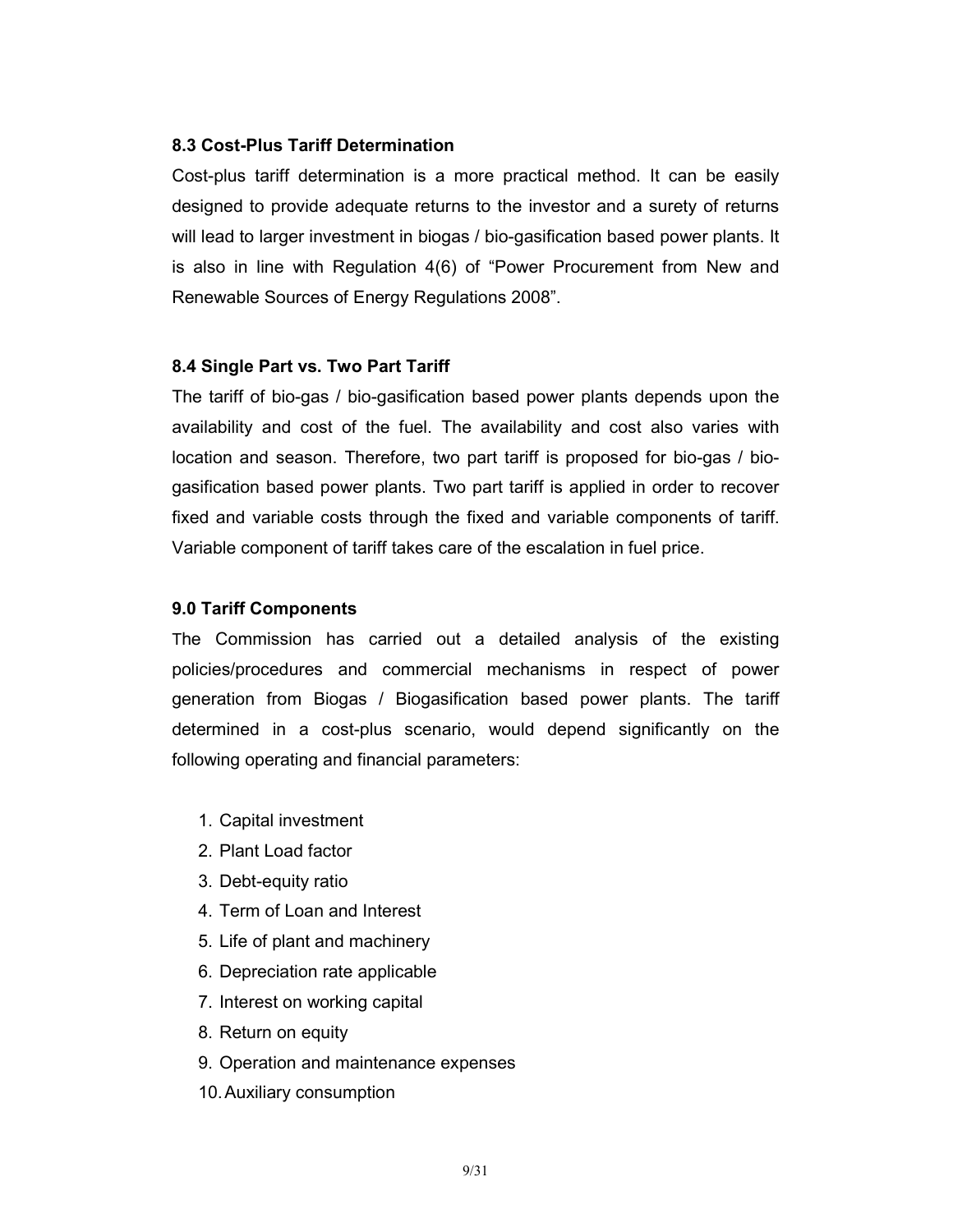- 11. Fuel cost, Calorific value of fuel, Station Heat Rate and cost of Byproduct
- 12. Tariff rate

Each of the above parameters are discussed below in detail.

# 9.1 Capital Investment

# 9.1.1 Gross capital cost

9.1.1.1 The capital cost is one of the most important parameters for Biogas / Biogasification based power projects tariff determination. The cost of the gas engines is an important factor in determination of overall cost of the plants. The details of capital cost furnished by various agencies are tabulated below:

|                  |                                                                                                           | <b>Capital Cost (Rs. in Crores /MW)</b>                                                      |                                                                     |  |
|------------------|-----------------------------------------------------------------------------------------------------------|----------------------------------------------------------------------------------------------|---------------------------------------------------------------------|--|
| SI.<br>No.       | <b>Agencies and</b><br>reference                                                                          | <b>Biogas power plants</b>                                                                   | <b>Biogasification</b><br>based power<br>plants                     |  |
| 1.               | MNRE (Letter dated 19-<br>07-2010)                                                                        | Rs.12 Crores for 1 MW<br>and<br><b>Rs.11</b><br>plant<br>Crores/MW for 2 MW<br>power plants. |                                                                     |  |
| 2.               | IREDA (Letter dated 25-<br>$03 - 2011$                                                                    | Rs.7.87 Crores/MW                                                                            | Rs.5.82<br>Crores/MW                                                |  |
| 3.               | TEDA (Letter dated 20-<br>$04 - 2010$                                                                     | Rs.8 Crores/MW (Sago<br>based)<br><b>Rs.10</b><br>Crores/MW<br>(Poultry litter based)        |                                                                     |  |
| $\overline{4}$ . | Gujarat ERC (Order No.<br>2 of 2007)                                                                      |                                                                                              | Rs.2 Crores/MW<br>adjusting<br>after<br>CFA of Rs.1.5<br>Crores/MW. |  |
| 5.               | Haryana ERC (Order<br>dated 21-09-2010)                                                                   | Rs.10.5 Crores/MW<br>(Poultry based)                                                         |                                                                     |  |
| 6.               | <b>CMWSSB</b>                                                                                             | Rs.12.54 Crores/MW to<br>11.14 Crores/MW<br>for<br>Perungudi<br>and<br>Nesapakkam STP.       |                                                                     |  |
| 7 <sub>1</sub>   | Petition<br>filed<br>by<br>M/s.Pallava Water and<br>Power (P) Ltd. Before<br>TNERC vide PPAP 6 of<br>2010 | Rs.10 Crores/MW                                                                              |                                                                     |  |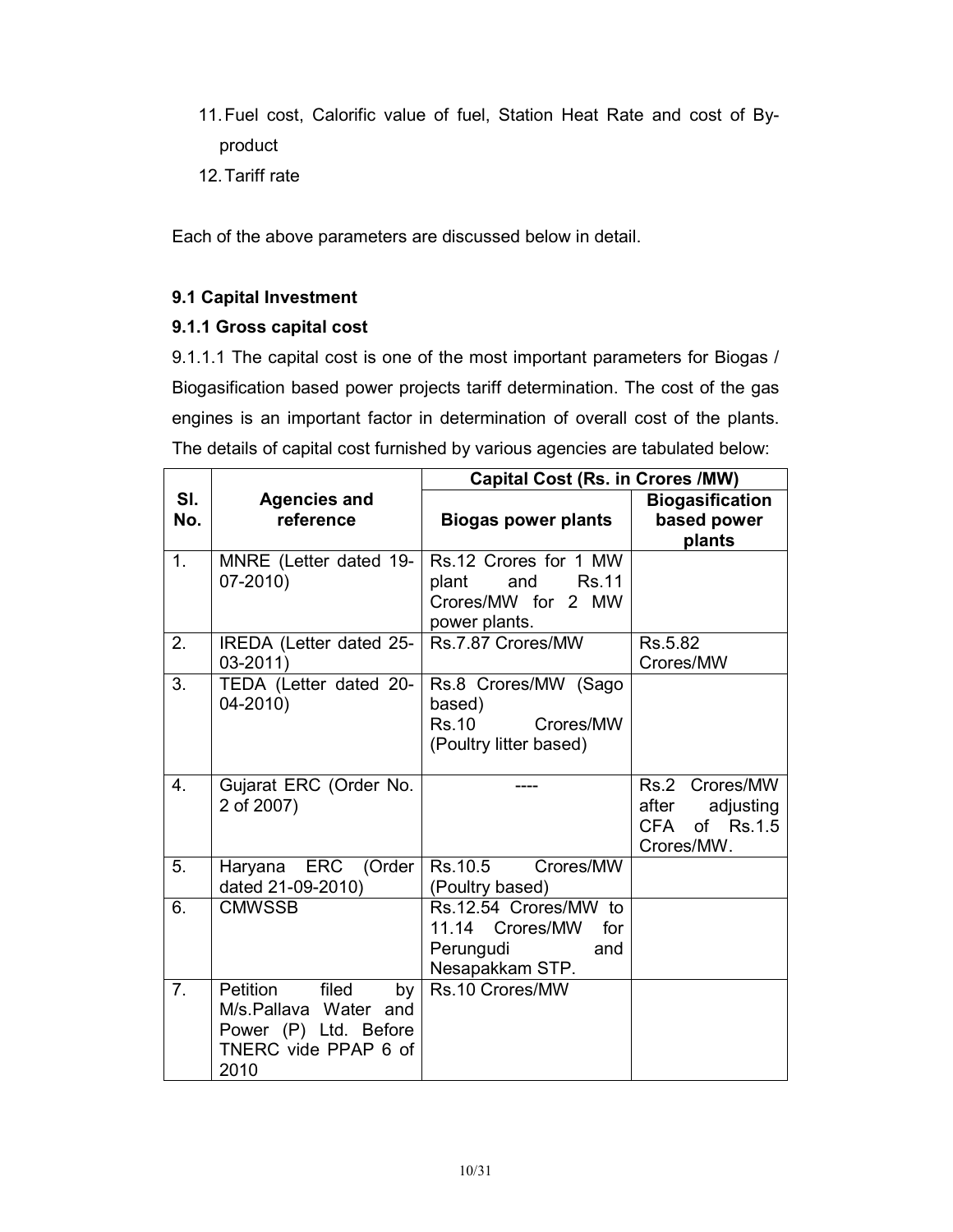9.1.1.2 Mr. Krishan, M/s. Grameena Abhivrudhi Mandali (Chairman of SPV M/s.Pallava Water and Power (P) Ltd.) in his presentation during the Expert Committee meeting held on 18-02-2011 has stated that the capital cost of the proposed biogas project is Rs.10 Crores/MW with Rs.1.5 Crores/MW as subsidy from MNRE. The Chennai Metro Water and Sewerage Board (CMWSSB) in their presentation have stated that the latest capital cost of the project is around Rs.20.00 Lakh / ML of sewage.

9.1.1.3 Indian Renewable Energy Development Agency (IREDA) a financing institution of Government of India, has reported a capital cost of Rs. 7.87 Crores / MW for biogas power plants and Rs.5.82 Crores / MW for Biogasification based Power Plants. Commission proposes that it is prudent to adopt the capital cost furnished by IREDA. The capital cost furnished by IREDA is inclusive of power evacuation cost.

# 9.1.2 Capital Subsidy

MNRE has provided Central Financial Assistance (CFA) of Rs.1.5 Crores / MW to the grid connected power projects with 100% producer gas engines. Similarly, the CFA provided for a biogas power project is Rs.1.5 Crores / MW. Hence, the Commission considers that the above capital subsidy shall be available for such projects and therefore shall be reduced from the capital cost.

### 9.1.3 Infrastructure Development Charge for evacuation of power.

9.1.3.1 The Hon'ble Appellate Tribunal for Electricity in its judgment dated 08- 01-2010 against the Appeal No. 93/2009 filed by TNEB has ruled that a generating company is liable to pay the TNEB the Infrastructure Development Charges (IDC) fixed by the TNEB for establishing, operating and maintaining the sub-stations on behalf of the generators to do the evacuation work. Therefore, the generating company is liable to pay the Infrastructure Development Charges (IDC) to the Distribution Licensee / State Transmission Utility for establishing, operating and maintaining the sub-stations. The matter with regard to levy of IDC is subject to the outcome of the Civil Appeal No.1304 of 2010 filed by Indian Wind Energy Association before the Hon'ble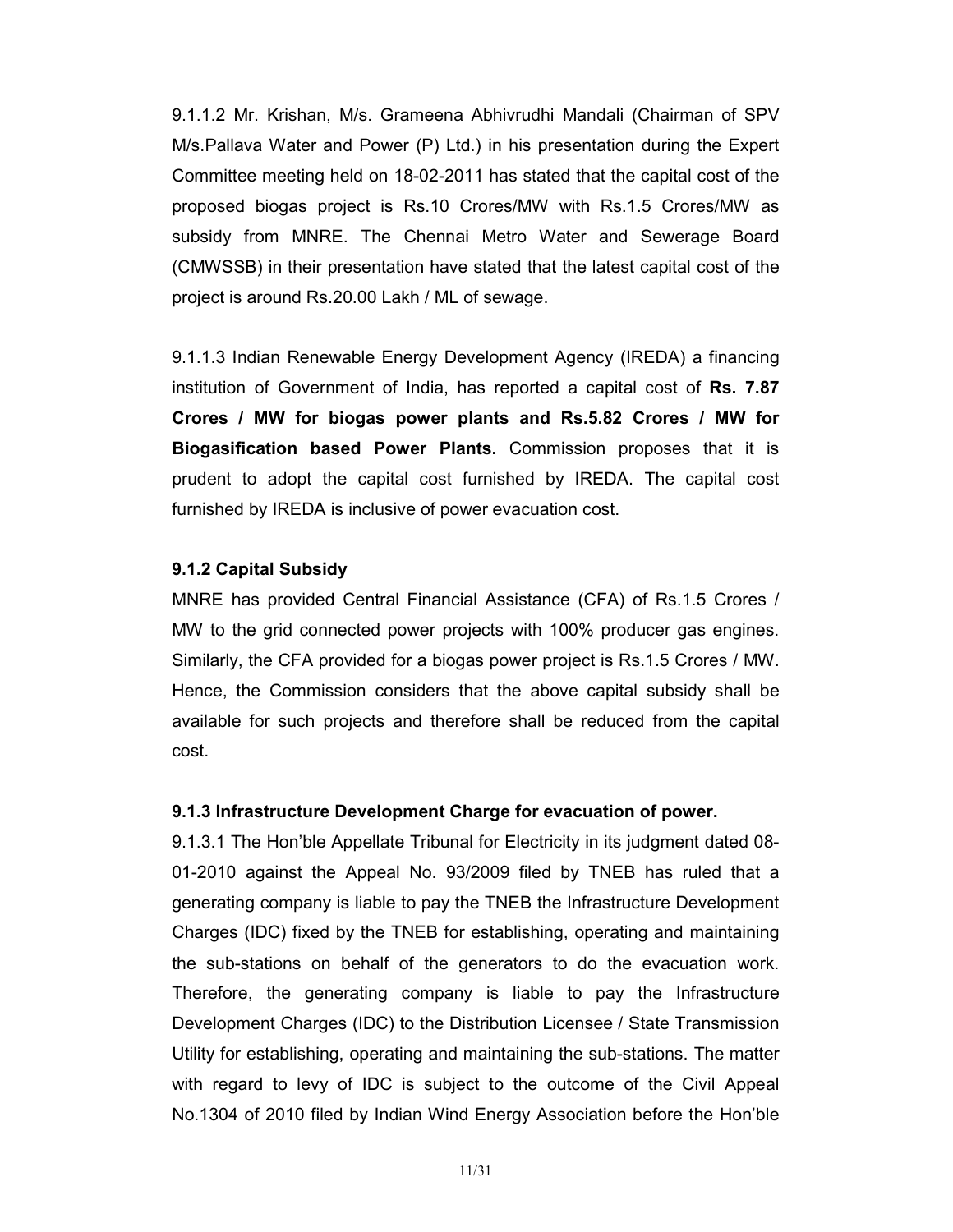Supreme Court of India.

9.1.3.2 As the project cost furnished by the IREDA is already inclusive of IDC, it is not necessary to reload the IDC cost to be collected by the Distribution Licensee / State Transmission Utility with the project cost.

# 9.1.4 Net Capital Cost

After deducting the capital subsidy, the net capital cost works out as follows:

# Biogas Plants: [7.87 – 1.5) = 6.37] Rs. 6.37 Crores per MW.

Biogasification based Plants:  $[5.82 - 1.5) = 4.32$ ] Rs.4.32 Crores per MW. This net capital cost is inclusive of all the costs such as plant and machineries, civil works, land cost/rent/lease, Power evacuation cost, etc.

# 9.2 Plant Load Factor (PLF)

9.2.1 PLF has always been a parameter of utmost importance. Normative values of PLF of Biogas / Biogasification based power projects adopted by various agencies are as follows:

|                |                                                                                                         | PLF in %                                                |                                                 |  |
|----------------|---------------------------------------------------------------------------------------------------------|---------------------------------------------------------|-------------------------------------------------|--|
| SI.<br>No.     | <b>Agencies and</b><br>reference                                                                        | <b>Biogas power plants</b>                              | <b>Biogasification</b><br>based power<br>plants |  |
| 1.             | MNRE (Letter dated 19-<br>$07 - 2010$                                                                   | 80%                                                     |                                                 |  |
| 2.             | IREDA (Letter dated 25-<br>$03 - 2011$                                                                  | 80%                                                     | 80%                                             |  |
| 3.             | TEDA (Letter dated 20-<br>$04 - 2010$                                                                   | 60-70% (Sago based)<br>80% (Poultry<br>litter<br>based) |                                                 |  |
| 4.             | Gujarat ERC (Order No.<br>2 of 2007)                                                                    |                                                         | 80%                                             |  |
| 5.             | Haryana ERC (Order<br>dated 21-09-2010)                                                                 | 65% - First year<br>80% - Subsequent years              |                                                 |  |
| 6.             | <b>CMWSSB</b>                                                                                           | 25-40%                                                  |                                                 |  |
| 7 <sub>1</sub> | Petition filed<br>by<br>M/s. Pallava Water and<br>Power (P) Ltd. Before<br>TNERC vide PPAP 6 of<br>2010 | 90%                                                     |                                                 |  |

<sup>9.2.2</sup> The petitioner M/s. Pallava Water and Power (P) Ltd. claims 90% PLF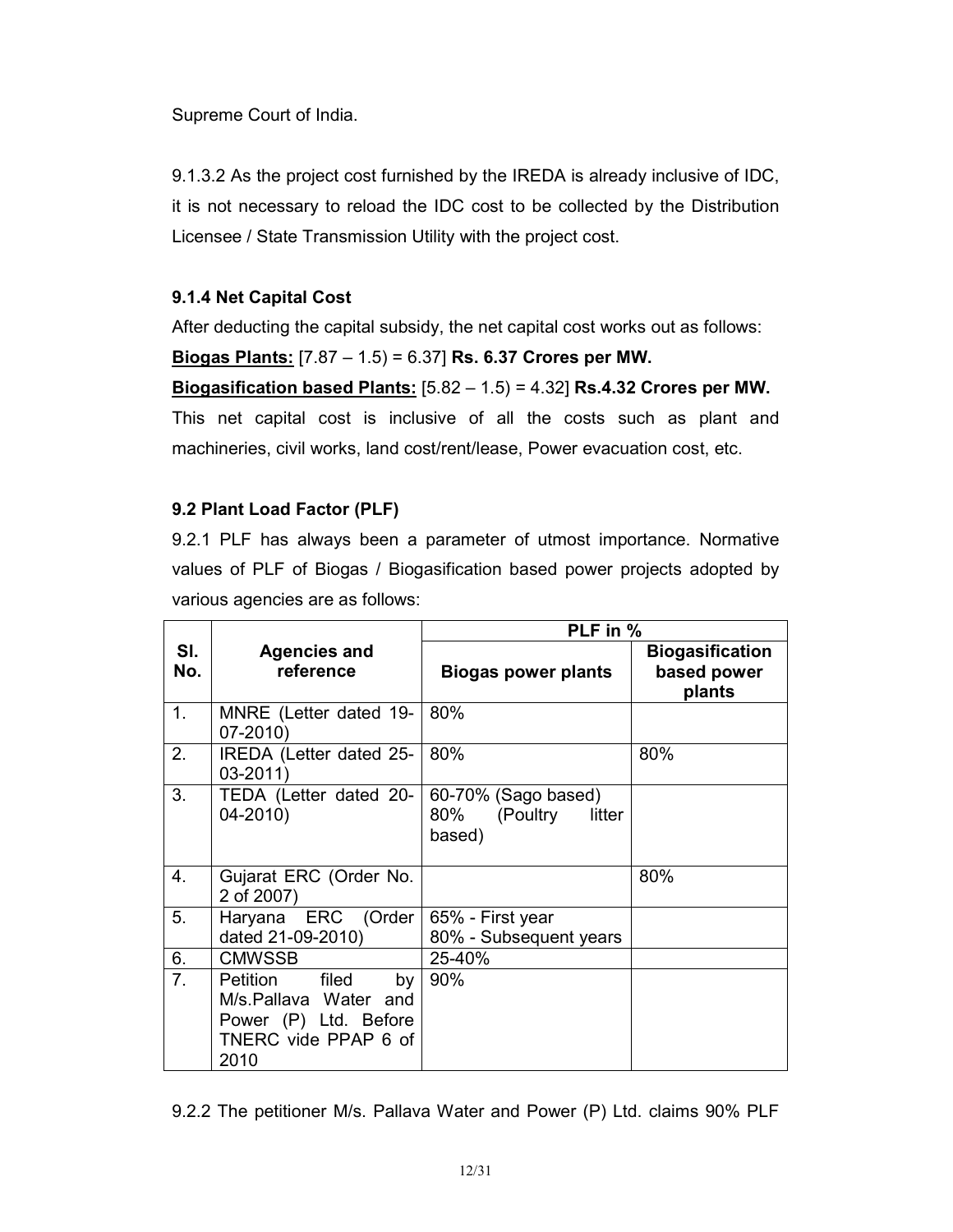for their project. But, this concept paper demands for generalized tariff order. It is reasonable to adopt the PLF recommended by IREDA for both biogas and Biogasification based power plants. Therefore, Commission proposes 80% PLF for both biogas and Biogasification based power plants.

# 9.3 Debt-equity ratio

The Tariff Policy lays down a debt equity ratio of 70: 30 for power projects. The Commission has proposed to adopt this ratio as specified in its Tariff Regulations 2005.

# 9.4 Term of the Loan and interest

9.4.1 The interest rates suggested / adopted by various agencies are as follows:

|            |                                                                                                           | <b>Interest on Loan</b>                                 |                                                 |
|------------|-----------------------------------------------------------------------------------------------------------|---------------------------------------------------------|-------------------------------------------------|
| SI.<br>No. | <b>Agencies and</b><br>reference                                                                          | <b>Biogas power plants</b>                              | <b>Biogasification</b><br>based power<br>plants |
| 1.         | IREDA (Letter dated 25-<br>$03 - 2011$                                                                    | 12.25%                                                  | 12.25%                                          |
| 2.         | TEDA (Letter dated 20-<br>$04 - 2010$                                                                     | 13% (Sago based)<br>14.29% (Poultry<br>litter<br>based) |                                                 |
| 3.         | Gujarat ERC (Order No.<br>2 of 2007)                                                                      |                                                         | 12%                                             |
| 4.         | Haryana ERC (Order<br>dated 21-09-2010)                                                                   | 12.75%                                                  |                                                 |
| 5.         | <b>CMWSSB</b>                                                                                             | 10%                                                     |                                                 |
| 6.         | Petition<br>filed<br>by<br>M/s.Pallava Water and<br>Power (P) Ltd. Before<br>TNERC vide PPAP 6 of<br>2010 | 11% for 50% of INR<br>debt<br>6% for 50% of Euro debt   |                                                 |

9.4.2 CERC has considered the long-term PLR of State Bank of India plus 150 basis points as adequate. Mr. Krishan, M/s. Grameena Abhivrudhi Mandali (Chairman of SPV M/s.Pallava Water and Power (P) Ltd.) in his presentation during the Expert Committee meeting held on 18-02-2011 has stated that they got cheaper loan due to their tie up with European firms. The Commission fixed a tenure of ten years with moratorium of one year and 12%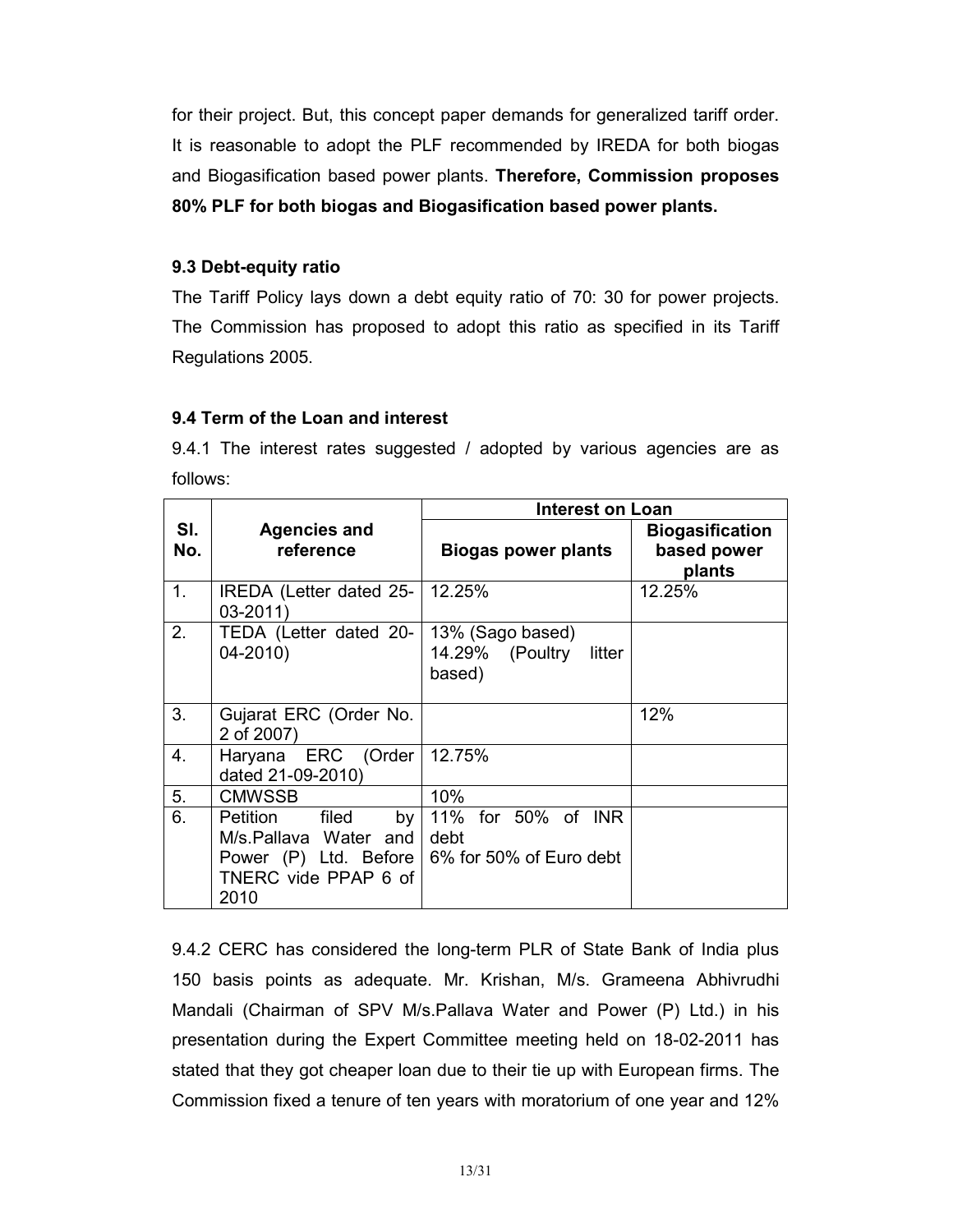interest in its Tariff Order Nos.1, 2 and 3 of 2009 and 1 and 2 of 2010 as suggested by IREDA at that time. IREDA has now recommended 12.25% interest rate. Therefore, the Commission proposes to adopt the interest rate of 12.25% with loan tenure of 10 years with 1 year moratorium period.

# 9.5 Life of Plant and machinery

9.5.1 The life of Biogas / Biogasification based power projects suggested / adopted by various agencies are tabulated below:

|            |                                                                                                           | <b>Life of the Plant</b>                                              |                                                            |  |
|------------|-----------------------------------------------------------------------------------------------------------|-----------------------------------------------------------------------|------------------------------------------------------------|--|
| SI.<br>No. | <b>Agencies and</b><br>reference                                                                          | <b>Biogas power plants</b>                                            | <b>Biogasification</b><br>based power<br>plants            |  |
| 1.         | MNRE (Letter dated 19-<br>$07 - 2010$                                                                     | Civil works - 30 years<br>Electro-Mechanical<br>equipments - 10 years |                                                            |  |
| 2.         | IREDA (Letter dated 25-<br>$03 - 2011$                                                                    | 20 years<br>5% for equipments and<br>10% for others.                  | 20 years<br>5%<br>for<br>equipments and<br>10% for others. |  |
| 3.         | TEDA (Letter dated 20-<br>04-2010)                                                                        | 20 years (Sago based)<br>20 years (Poultry litter<br>based)           |                                                            |  |
| 4.         | Gujarat ERC (Order No.<br>2 of 2007)                                                                      |                                                                       | 20 years                                                   |  |
| 5.         | Petition<br>filed<br>by<br>M/s.Pallava Water and<br>Power (P) Ltd. Before<br>TNERC vide PPAP 6 of<br>2010 | 10 years                                                              |                                                            |  |

9.5.2 Most of the experts participated in the expert committee meeting held on 18-02-2011 have stated that the life of the biogas plant can not be more than 15 years. Therefore, Commission proposes to consider a useful life of 15 years for biogas plants and 20 years for bio-gasification plants.

# 9.6 Depreciation

M/s.Pallava Water and Power (P) Ltd. considered depreciation of 4.5 % in their petition filed before TNERC vide PPAP 6 of 2010. The CERC's renewable regulations recommended 'Differential Depreciation Approach'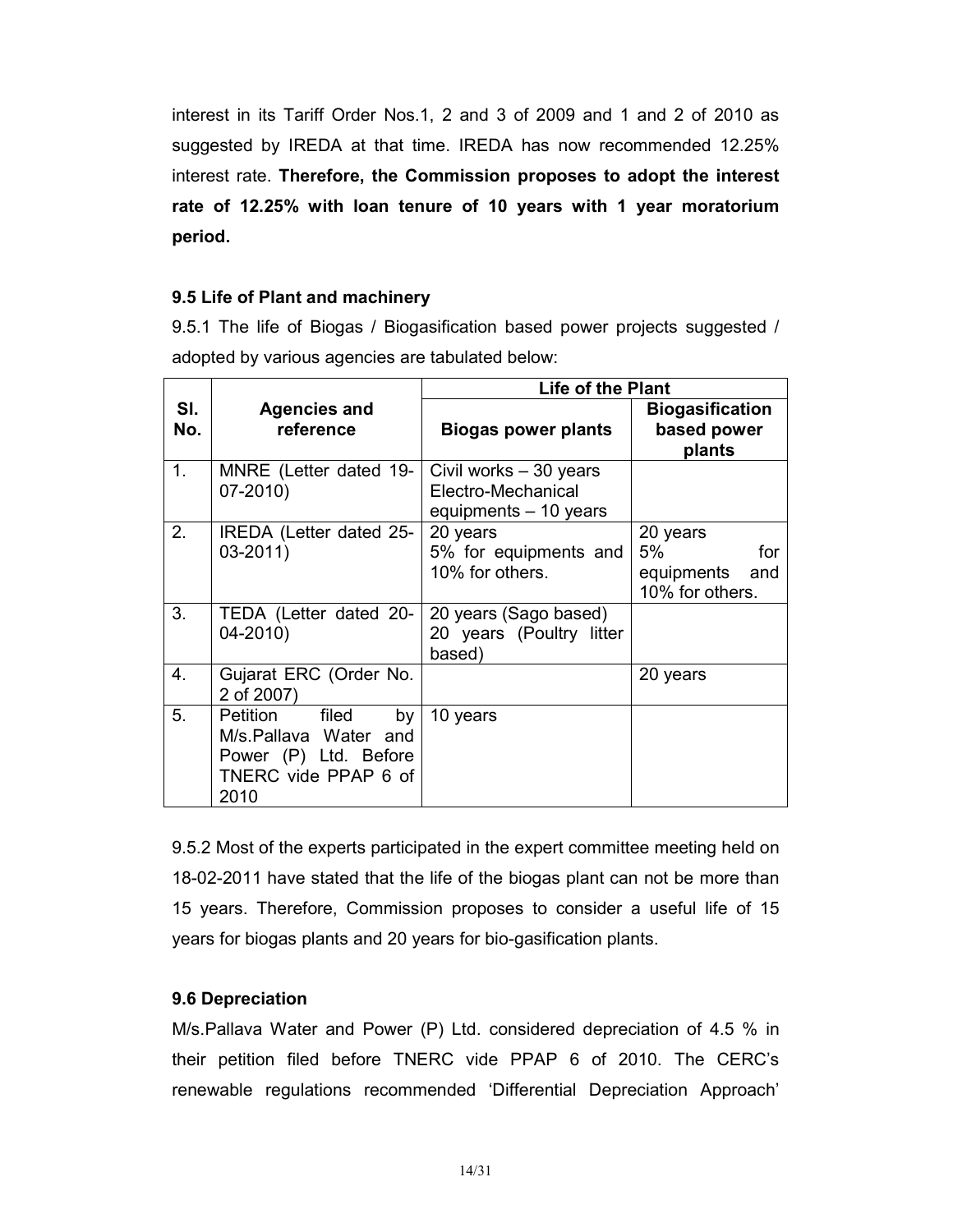over loan tenure and period beyond loan tenure over useful life computed on 'Straight Line Method'. Since the Commission proposed to consider 'cost plus single part average tariff' for fixing tariff in this case, 'Differential Depreciation Approach' has not been considered. Hence, for the purpose of tariff determination, it is prudent to assume depreciation based on Straight Line Method (SLM) wherein the asset life is to be depreciated to a residual value of 10% of its initial value over the entire asset life. This translates to an SLM depreciation rate of 6% per annum for biogas projects and 4.5% for biogasification projects.

# 9.7 Interest on working capital

9.7.1 The working capitals suggested / adopted by various agencies along with the interest are as follows:

|            |                                                                                                              | <b>Working capital</b>                                                                                                                                                                                                                     |                                                                                                                                                                   |
|------------|--------------------------------------------------------------------------------------------------------------|--------------------------------------------------------------------------------------------------------------------------------------------------------------------------------------------------------------------------------------------|-------------------------------------------------------------------------------------------------------------------------------------------------------------------|
| SI.<br>No. | <b>Agencies and</b><br>reference                                                                             | <b>Biogas power plants</b>                                                                                                                                                                                                                 | <b>Biogasification</b><br>based power<br>plants                                                                                                                   |
| 1.         | IREDA (Letter dated 25-<br>03-2011)                                                                          | Raw material and O&M<br>with<br>12.25%<br>cost<br>interest.                                                                                                                                                                                | Raw material and<br>O&M<br>cost<br>with<br>12.25% interest.                                                                                                       |
| 2.         | TEDA (Letter dated 20-<br>04-2010)                                                                           | (Poultry<br>1.46<br>Crores<br>litter based)                                                                                                                                                                                                |                                                                                                                                                                   |
| 3.         | Gujarat ERC (Order No.<br>2 of 2007)                                                                         |                                                                                                                                                                                                                                            | Cost of fuel $-1\frac{1}{2}$<br>months;<br>O&M expenses -<br>1 month;<br>Receivables $-2$<br>months sale and<br>Maintenance<br>with<br>spares<br>10.75% interest. |
| 4.         | Haryana ERC (Order<br>dated 21-09-2010)                                                                      | Receivables - 1 month<br>with<br>12.25<br>sale<br>%<br>interest.                                                                                                                                                                           |                                                                                                                                                                   |
| 5.         | filed<br>Petition<br>by<br>Water and<br>M/s.Pallava<br>Power (P) Ltd. Before<br>TNERC vide PPAP 6 of<br>2010 | 1 Month O & M Charges<br>+Maintenance<br><b>Spares</b><br>$(15\% \text{ of } O & M \text{ charges})$<br>+ 2 Months receivables<br><b>Debtors</b><br>from<br>4<br>$\ddot{}$<br>months<br>Feedstock<br>12%<br>inventory<br>with<br>interest. |                                                                                                                                                                   |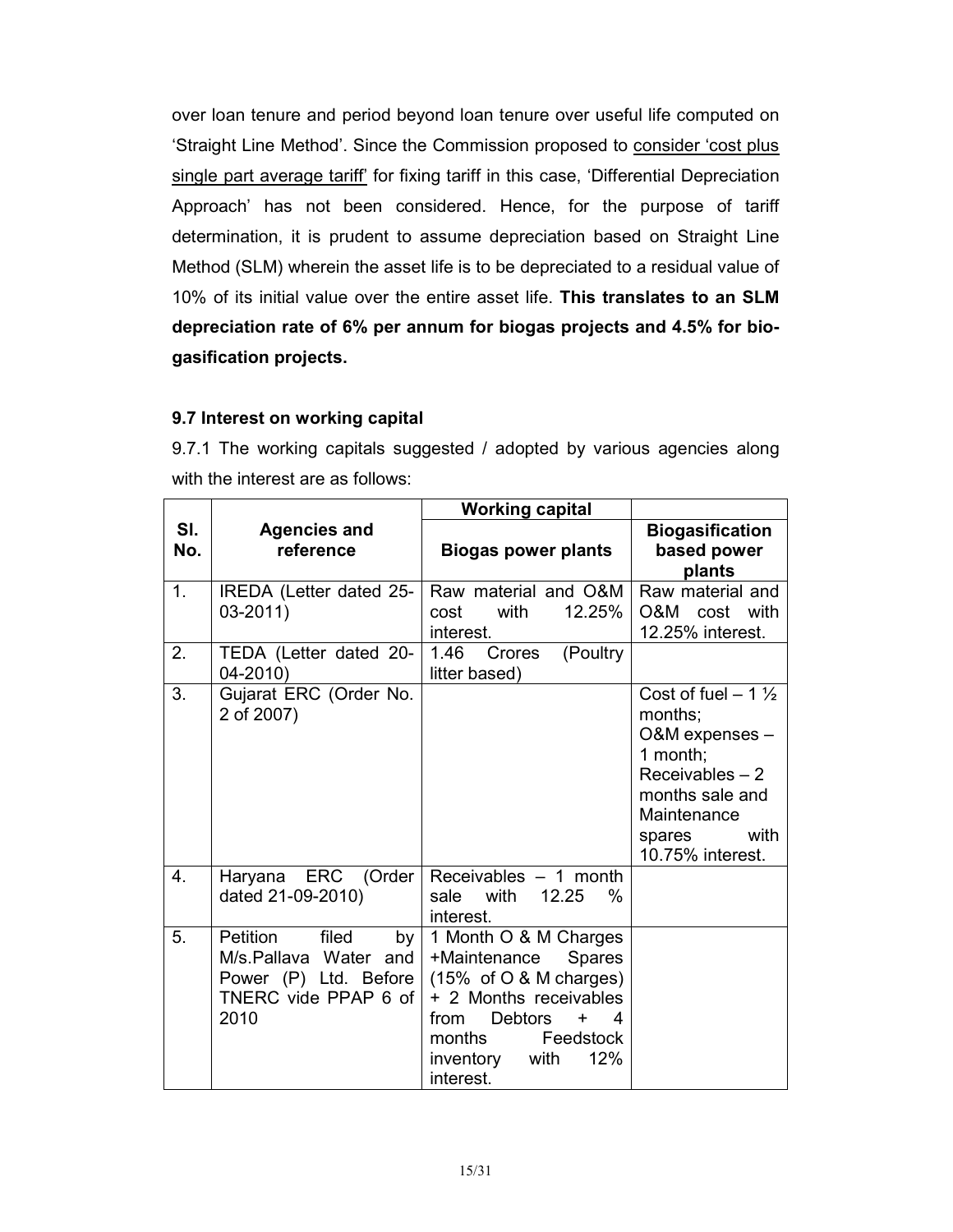9.7.2 CERC fixed an interest rate equivalent to average State Bank of India short term PLR during the previous year plus 100 basis points.

9.7.3 Commission in its order Nos. 2 and 3 of 2009 has included the following components in the working capital with 12% interest:

- 1. Fuel stock-1 month,
- 2. O&M expenses 1 month and
- 3. Receivables 1 month.

9.7.4 Therefore, the Commission has proposed to adopt the above working capital with 12.25% interest rate as suggested by IREDA.

# 9.8 Return on Equity

9.8.1 The Return on Equity proposed / adopted by different agencies are tabulated below:

|                |                                                                                                           | <b>Return on Equity</b>                     |                                                 |  |
|----------------|-----------------------------------------------------------------------------------------------------------|---------------------------------------------|-------------------------------------------------|--|
| SI.<br>No.     | <b>Agencies and</b><br>reference                                                                          | <b>Biogas power plants</b>                  | <b>Biogasification</b><br>based power<br>plants |  |
| 1 <sub>1</sub> | TEDA (Letter dated 20-<br>$04 - 2010$                                                                     | 19%<br>(Poultry)<br>Crores<br>litter based) |                                                 |  |
| 2.             | Gujarat ERC (Order No.<br>2 of 2007)                                                                      |                                             | 14%                                             |  |
| 3.             | Haryana ERC (Order<br>dated 21-09-2010)                                                                   | 16%                                         |                                                 |  |
| 4.             | filed<br>Petition<br>by<br>M/s.Pallava Water and<br>Power (P) Ltd. Before<br>TNERC vide PPAP 6 of<br>2010 | 19%                                         |                                                 |  |

9.8.2 The Tariff Regulations of the Commission stipulates 14% post tax RoE for conventional fuel based generating stations. With the objective of promoting renewable energy, Commission in its NCES Tariff Order Nos.1, 2 and 3 of 2009 and 1 and 2 of 2010 have considered 19.85% pre-tax return on equity from 01-04-2009. The CERC has adopted RoE of 19% pre tax for the first ten years and 24% for the remaining 15 years for renewable projects. The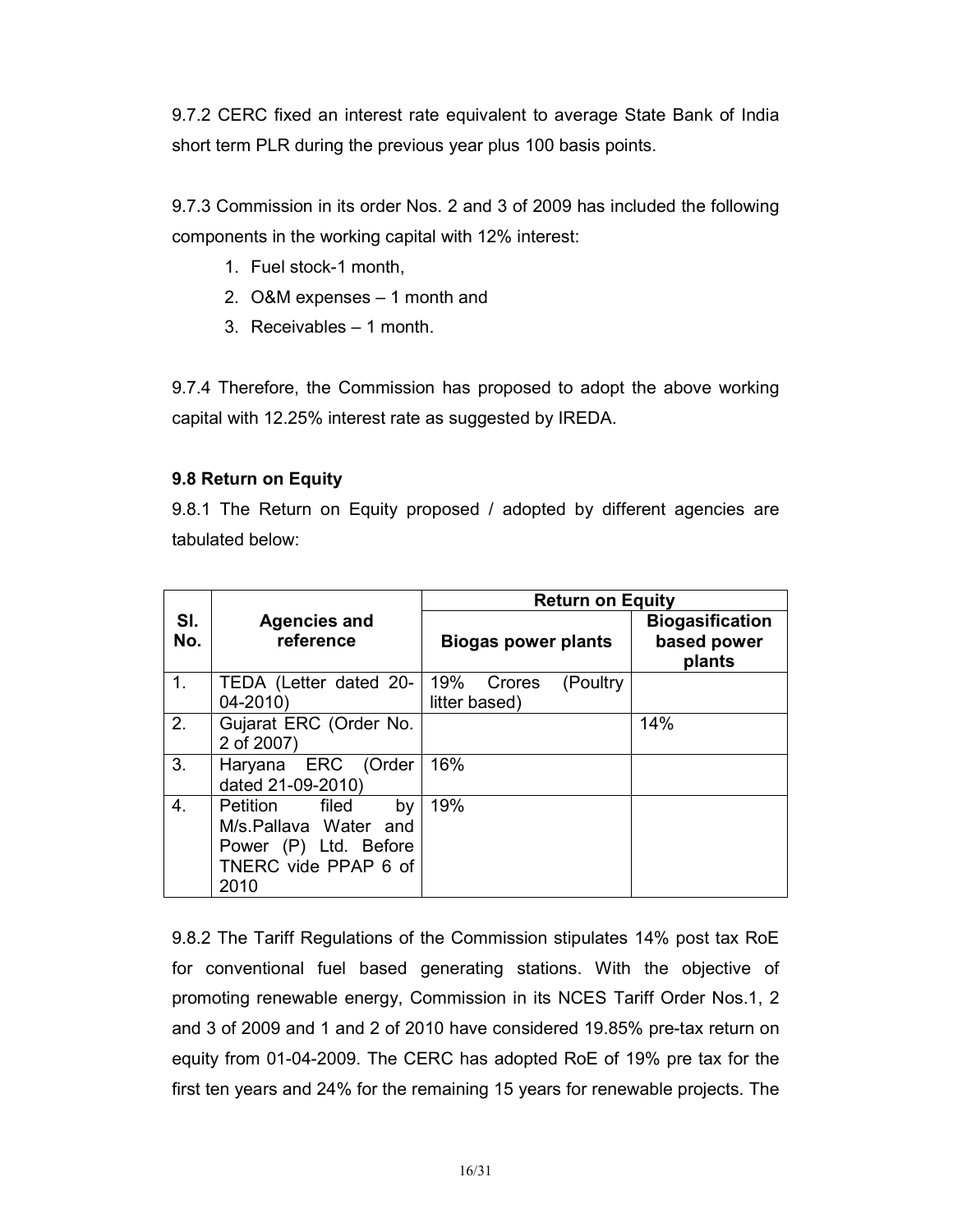Commission proposes to adopt 19.85% pre-tax return on equity for this order, which translates in to 15.5% post-tax.

# 9.9 O&M and Insurance expenses

9.9.1 The O&M expense includes the expenditure on manpower, repairs, spares, consumables and overheads. The O&M expenses suggested / adopted by other agencies are as follows:

|            |                                                                                                           | <b>O&amp;M</b> expenses                                            |                                                                       |  |
|------------|-----------------------------------------------------------------------------------------------------------|--------------------------------------------------------------------|-----------------------------------------------------------------------|--|
| SI.<br>No. | <b>Agencies and</b><br>reference                                                                          | <b>Biogas power plants</b>                                         | <b>Biogasification</b><br>based power<br>plants                       |  |
| 1.         | MNRE (Letter dated 19-<br>$07 - 2010$                                                                     | Rs. 2 /kWh.                                                        |                                                                       |  |
| 2.         | IREDA (Letter dated 25-<br>$03 - 2011$                                                                    | 3% of the capital cost for  <br>$O&M$ and $O.5\%$ for<br>insurance | 3% of the capital<br>cost for O&M and<br>$0.5\%$<br>for<br>insurance. |  |
| 3.         | TEDA (Letter dated 20-<br>$04 - 2010$                                                                     | 10% (Sago based)<br>5% (Poultry litter based)                      |                                                                       |  |
| 4.         | Gujarat ERC (Order No.<br>2 of 2007)                                                                      |                                                                    | 7% of the capital<br>with<br>5%<br>cost<br>escalation.                |  |
| 5.         | Haryana ERC (Order<br>dated 21-09-2010)                                                                   | 6% of the project cost                                             |                                                                       |  |
| 6.         | filed<br>by<br>Petition<br>M/s.Pallava Water and<br>Power (P) Ltd. Before<br>TNERC vide PPAP 6 of<br>2010 | 5.25% of capital cost<br>with 5.72% escalation                     |                                                                       |  |

9.9.2 IREDA has recommended 3% of the capital cost for O&M expenses and 0.5% for insurance, while HERC has considered 6% of the capital cost for the biogas power plants. The GERC has considered 7% of the capitals cost for Biogasification based power plants. Commission considered O&M rate of 4.5% for plant and machineries with 5% escalation per year in its order No. 2 and 3 of 2009 for biomass and Bagasse based co-generation projects.

9.9.3 Unlike the biomass and Co-generation based power plants, the biogas and Biogasification based power plants do not consist of boiler, turbine, high pressure and temperature pipelines, etc. Therefore, Commission proposes to adopt the O&M cost of 3% of the capital cost for the first year with 5%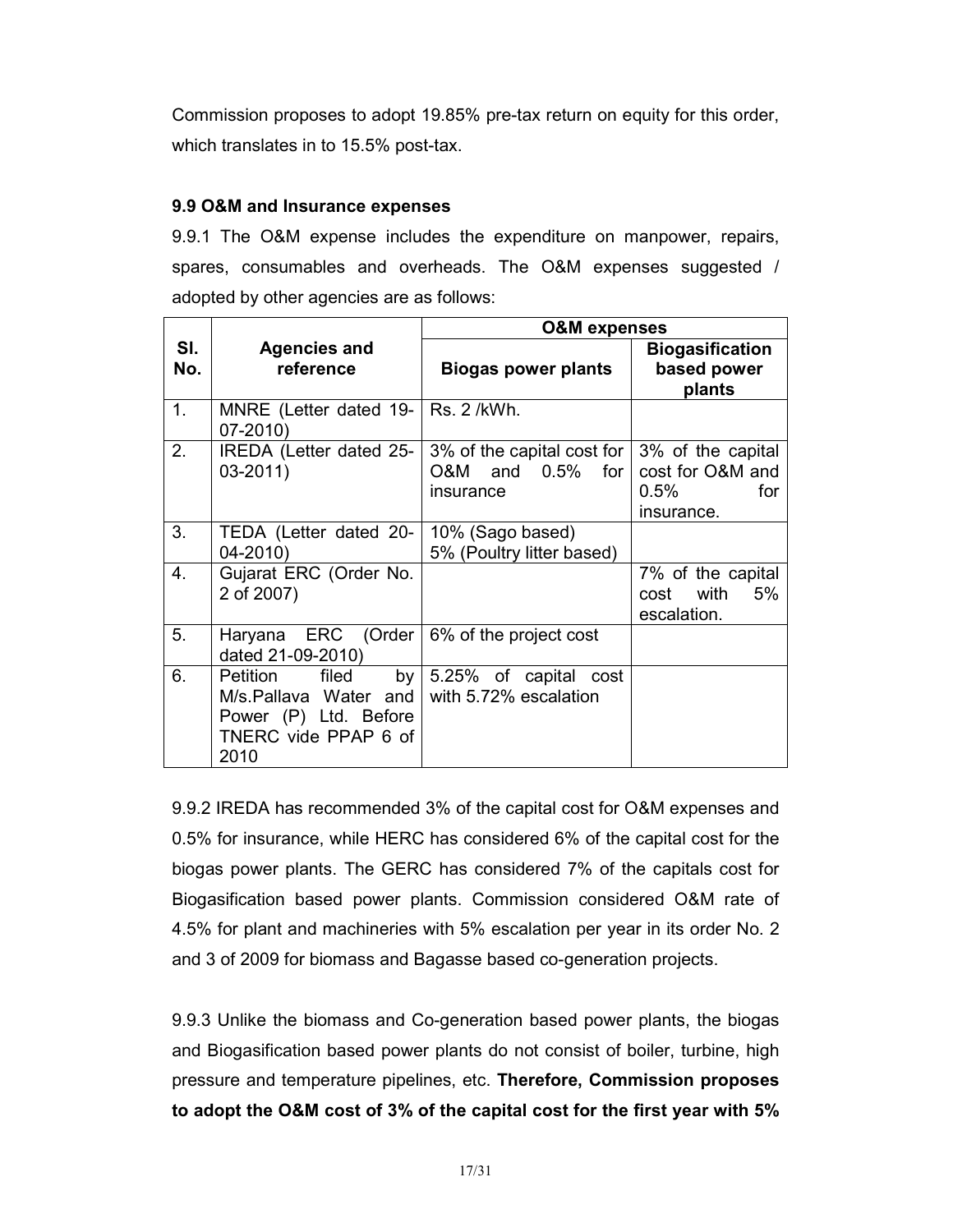escalation thereafter for Biogas and Biogasification based Power Plants as recommended by IREDA.

9.9.4 Regarding insurance expenses, Commission considered an insurance rate of 0.75% of the machinery cost for the first year with reduction by half a percent of the previous year's insurance cost every year thereafter in order No. 2 and 3 of 2009. IREDA has recommended an insurance cost of 0.5% of the capital cost for biogas and Biogasification based power plants. Considering the nature of biogas / Biogasification based power plants, Commission proposes an insurance rate of 0.5% of the capital cost for the first year and to be reduced by half a percent of the previous year's insurance cost every year thereafter.

# 9.10 Auxiliary consumption

9.10.1 In case of biogas plant, considerable amount of power is required for the associated water treatment system that purifies and recycles the water to facilitate zero effluent discharge to the ground. The auxiliary consumption suggested / adopted by other agencies are as follows:

|            |                                                                                                        | <b>Auxiliary consumption</b>                            |                                                 |  |
|------------|--------------------------------------------------------------------------------------------------------|---------------------------------------------------------|-------------------------------------------------|--|
| SI.<br>No. | <b>Agencies and</b><br>reference                                                                       | <b>Biogas power plants</b>                              | <b>Biogasification</b><br>based power<br>plants |  |
| 1.         | MNRE (Letter dated 19-   10-12%<br>$07 - 2010$                                                         |                                                         |                                                 |  |
| 2.         | IREDA (Letter dated 25-<br>$03 - 2011$                                                                 | 10%                                                     | 10%                                             |  |
| 3.         | TEDA (Letter dated 20-<br>$04 - 2010$                                                                  | 14.60% (Sago based)<br>15% (Poultry<br>litter<br>based) |                                                 |  |
| 4.         | Gujarat ERC (Order No.<br>2 of 2007)                                                                   |                                                         | 10%                                             |  |
| 5.         | Haryana ERC (Order 12.74%<br>dated 21-09-2010)                                                         |                                                         |                                                 |  |
| 6.         | Petition filed<br>by<br>M/s.Pallava Water and<br>Power (P) Ltd. Before<br>TNERC vide PPAP 6 of<br>2010 | 13%                                                     |                                                 |  |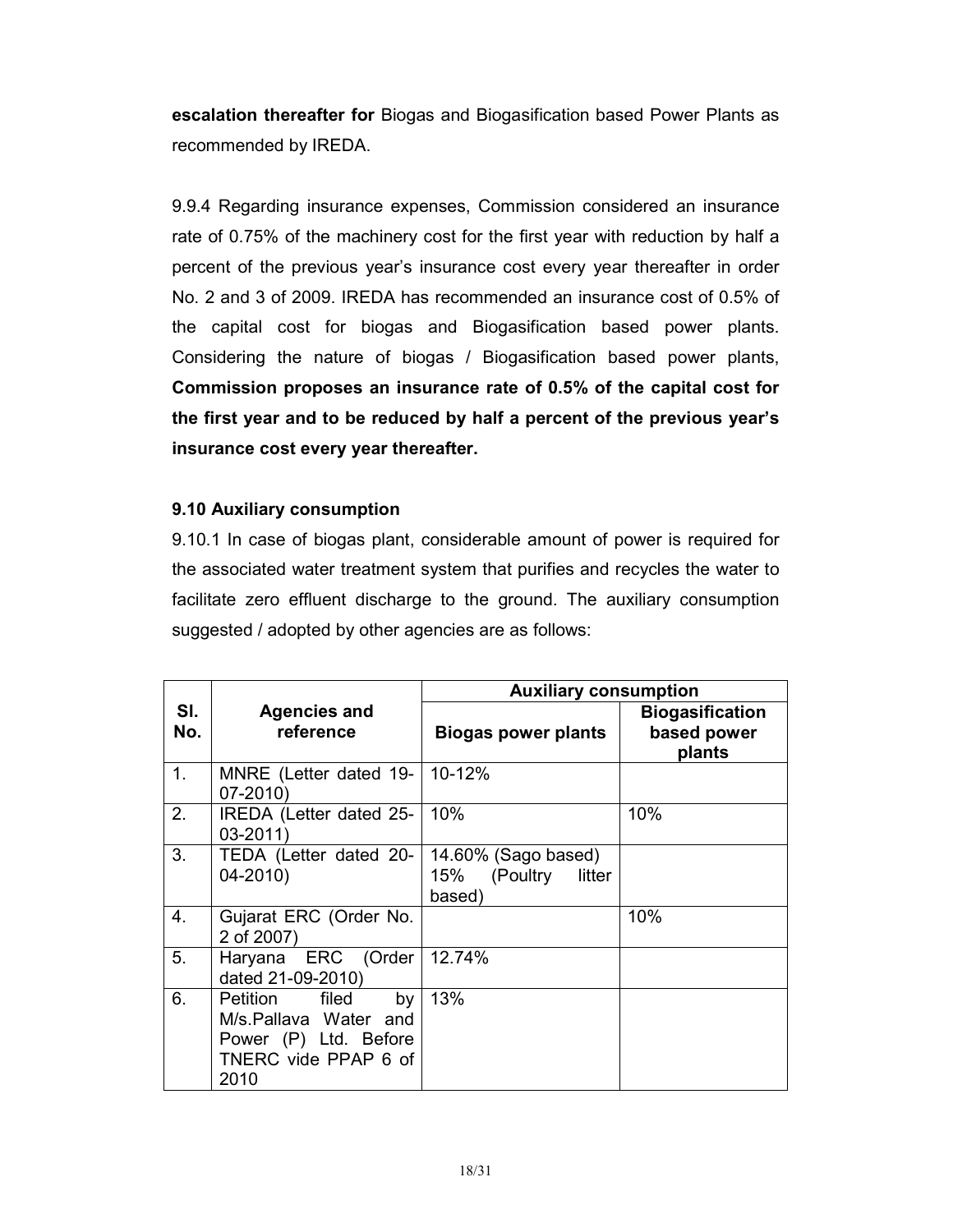9.10.2 Commission considered Auxiliary consumption of 10% in its order No. 2 and 3 of 2009 for biomass and Bagasse based co-generation projects. Considering the special nature involved in bio-gas plants such as effluent treatment system, etc. it is proposed to consider 12% of auxiliary consumption for Biogas plants and 10% of auxiliary consumption for Biogasification based power plants.

# 9.11 Fuel cost, Calorific value of fuel, Station Heat Rate (SHR) and cost of by-product.

9.11.1 The fuel cost, calorific value of fuel and station heat rate (SHR) suggested / adopted by other agencies are as follows:

|                |                                                                                                           | Fuel cost, Calorific value of fuel and SHR                                                                          |                                                                                         |  |
|----------------|-----------------------------------------------------------------------------------------------------------|---------------------------------------------------------------------------------------------------------------------|-----------------------------------------------------------------------------------------|--|
| SI.<br>No.     | <b>Agencies and</b><br>reference                                                                          | <b>Biogas power plants</b>                                                                                          | <b>Biogasification</b><br>based power<br>plants                                         |  |
| 1 <sub>1</sub> | MNRE (Letter dated 19-<br>$07 - 2010$                                                                     | Rs.1/kWh<br>4500-5000 Kcal/cum.                                                                                     |                                                                                         |  |
| 2.             | IREDA (Letter dated 13-<br>$01 - 2010$                                                                    | Rs.450/Tonne at present<br>(Poultry Litter based).<br>3000-3500 Kcal/kg.                                            | Rs.2500/Tonne at<br>present<br>3629 Kcal/kg.                                            |  |
| 3.             | IREDA (Letter dated 25-<br>$03 - 2011$                                                                    | 5000 kCal/m <sup>3</sup> ,<br>$1 m3/4$ kWh                                                                          | 1200 kCal/kg,<br>1 m <sup>3</sup> /1.4 kWh                                              |  |
| 4.             | TEDA (Letter dated 20-<br>04-2010)                                                                        | Rs.1100/Tonne (Poultry<br>litter based)<br>5000<br>Kcal/kg (Sago<br>based) & 4300 Kcal/kg<br>(Poultry litter based) |                                                                                         |  |
| 5.             | Gujarat ERC (Order No.<br>2 of 2007)                                                                      |                                                                                                                     | <b>Rs.1000/Tonne</b><br>with 5% annual<br>escalation<br>3300 Kcal/kg.<br>4290 Kcal/kWh. |  |
| 6.             | Haryana ERC (Order<br>dated 21-09-2010)                                                                   | Rs.370/Tonne<br>(Poultry<br>litter based)<br>fuel<br>Specific<br>consumption<br>4.21kg/kWh                          |                                                                                         |  |
| 7 <sub>1</sub> | filed<br>Petition<br>by<br>M/s.Pallava Water and<br>Power (P) Ltd. Before<br>TNERC vide PPAP 6 of<br>2010 | Rs.1020/Tonne with 5%<br>escalation<br>Specific<br>fuel<br>consumption 3 kg/kWh                                     |                                                                                         |  |
|                |                                                                                                           |                                                                                                                     |                                                                                         |  |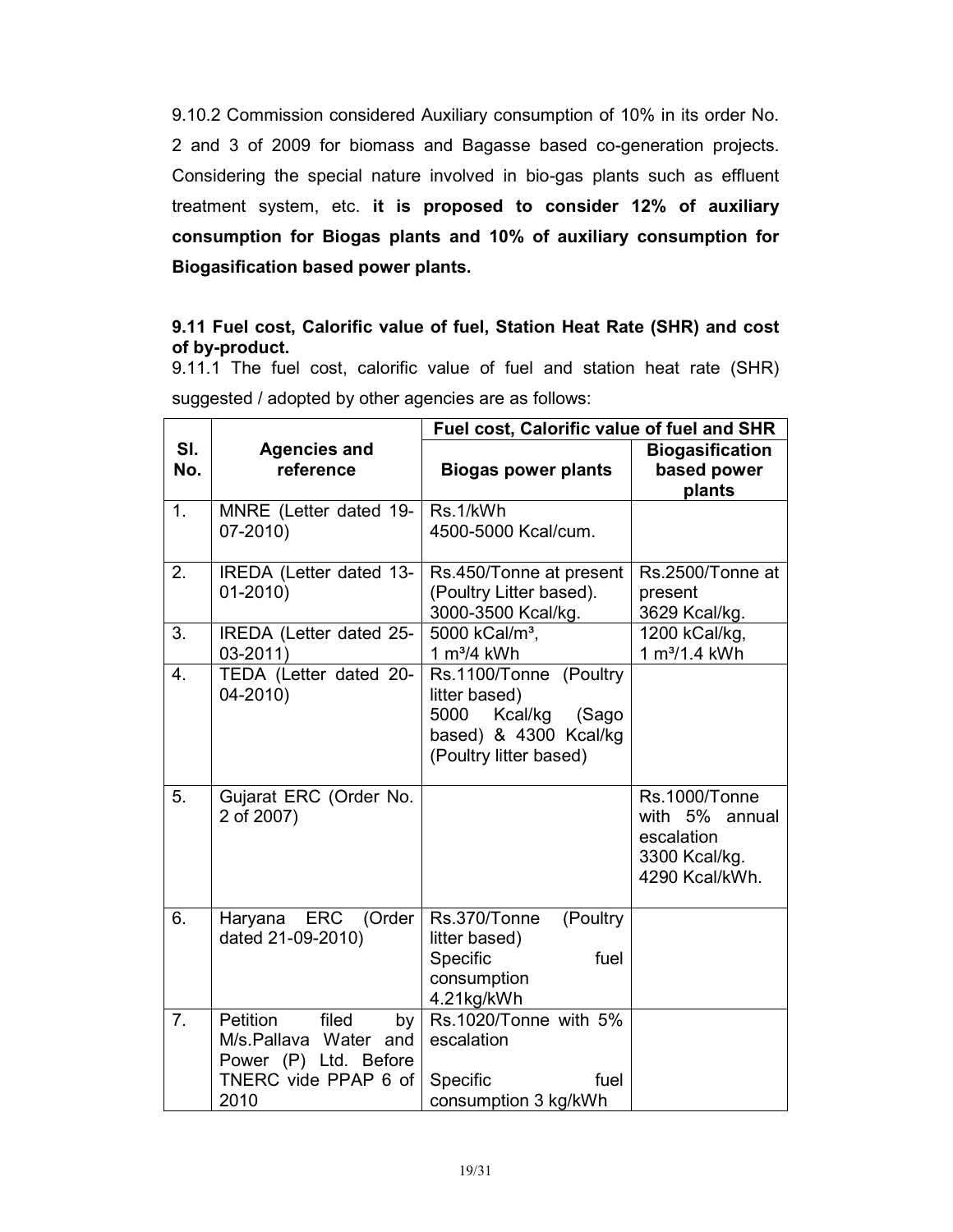9.11.2 The survey on efficiency of new generation gas engines reveals a range of 35% to 45% depending upon the capacity. Therefore, assuming an electrical efficiency of 40% for bio gas based power plants is reasonable and this translates in to the station heat rate of 2150 kCal/kWh. Regarding calorific value of the bio gas, the MNRE has reported a calorific value of 4500 to 5000 kCal/cum, whereas, the IREDA has mentioned a calorific value of 5000 kCal/cum. Since there is no data available on the conversion ratio of poultry litter in to Biogas, the above data could not be used to find out the specific consumption of fuel.

9.11.3 Regarding specific consumption of fuel, the Haryana ERC has specified 4.21 kg/kWh for poultry litter based biogas power plants. The petitioner has reported a specific fuel consumption of 3 kg/kWh. Therefore, the Commission considered a specific consumption of 3 kg/kWh in this concept paper.

9.11.4 Regarding bio-gasification based power plants, the specific fuel consumption could not be arrived from the data furnished by different agencies. However, the Gujarat ERC has furnished a calorific value of 3300 kCal/kg and a Station Heat Rate of 4290 kCal/kWh which translates into a specific fuel consumption of 1.3 kg/kWh.

9.11.5 Regarding the cost of the fuel for biogas based power plants, the HERC has considered a cost of Rs.370/tonne after adjusting the cost of byproduct. The HERC has not furnished the cost of fuel or the by-product separately. Hence, the actual cost of the fuel could not be ascertained. The Commission proposes to adopt a fuel cost of Rs.1020/MT with 5% escalation as furnished by the petitioner.

9.11.6 The fuel cost for bio-gasification vary from state to state and is state specific. Commission in its order No. 2 of 2009 for biomass power plants has considered a biomass cost of Rs.2000/MT for the year 2009-10 with 5% escalation per year. This translates into a fuel cost of Rs.2200/MT for the year 2011-12. Therefore, Commission proposed to consider a biomass cost of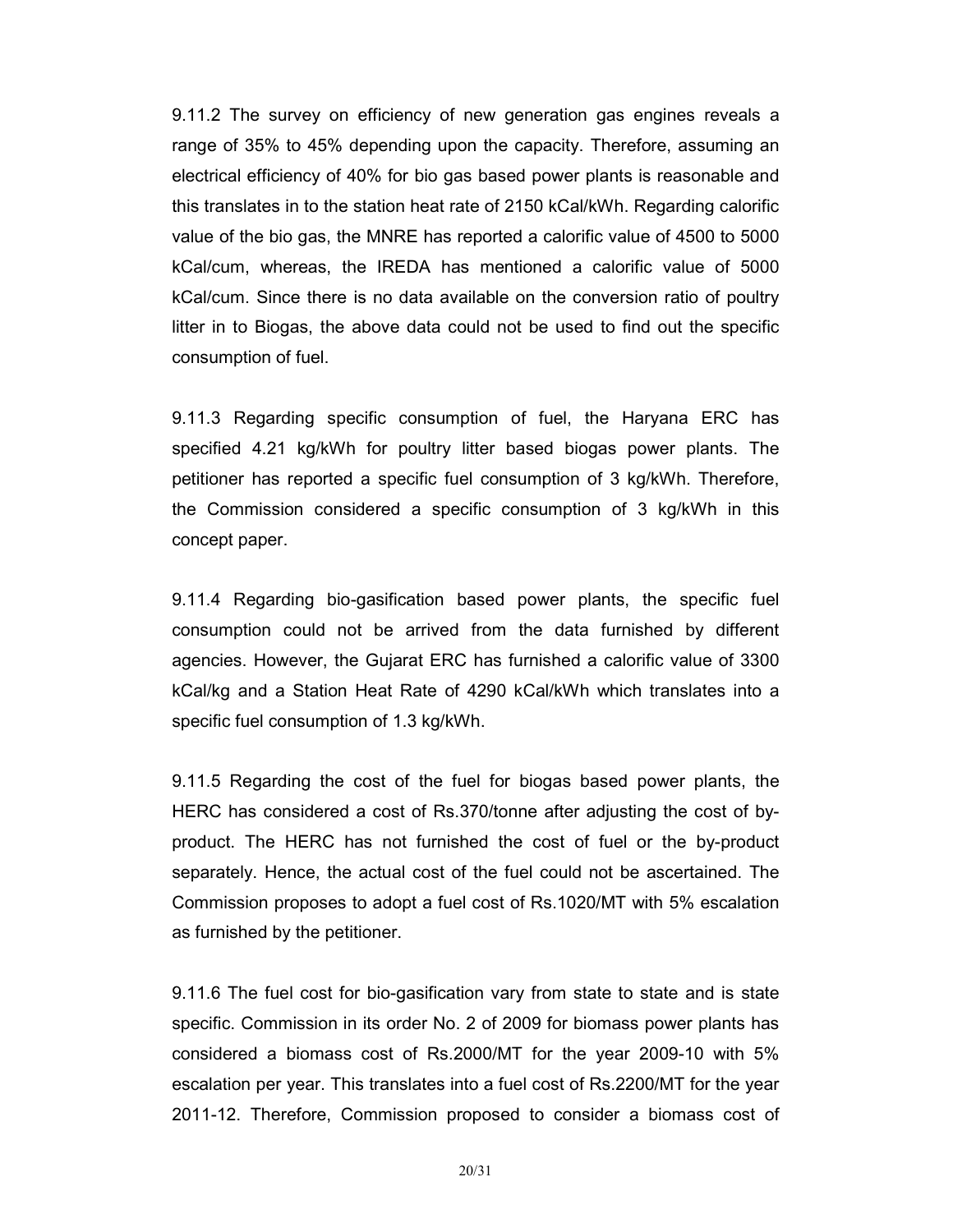Rs.2200/MT for the year 2011-12 with 5% escalation thereafter.

| SI. |                                                                                                                               | Cost of by-product                                                                 |                                                                              |
|-----|-------------------------------------------------------------------------------------------------------------------------------|------------------------------------------------------------------------------------|------------------------------------------------------------------------------|
| No. | <b>Agencies and</b><br>reference                                                                                              | <b>Biogas power plants</b>                                                         | <b>Biogasification</b><br>based power plants                                 |
| 1.  | <b>Petition</b><br>filed<br>by <sub>l</sub><br>M/s.Pallava Water and<br>Power (P) Ltd. Before<br>TNERC vide PPAP 6<br>of 2010 | Rs.110/Tonne with 5%<br>escalation                                                 |                                                                              |
| 2.  | Tamil Nadu Poultry<br><b>Farmers Federation</b>                                                                               | Rs.1400/Tonne.                                                                     |                                                                              |
| 3.  | IREDA (Letter dated<br>25-03-2011)                                                                                            | Quantum of by-product<br>- 0.20 MT (Manure<br>from cow dung),<br>Cost - Rs.2500/MT | Quantum of<br>by-<br>product $-0.038$ MT<br>(Charcoal),<br>Cost - Rs.7500/MT |

9.11.7 The by-product cost adopted by different agencies are as follows:

The Khadi & village industries Commission have also estimated the cost of bio-enriched manure as Rs.2268/Tonne.

9.11.8 Regarding, the benefit arrived due to sale of by-product, it is proposed to adopt the figure furnished by IREDA. IREDA has stated that the quantity of by-product for each tonne of fuel (cow dung) is 0.2 MT. If the same analogy is adopted here, the quantum of by-product for each unit of electricity is **0.6 kg** / kWh. Commission has proposed to adopt this quantity for arriving at the benefit accrued out of sale of by-product. Regarding cost of by-product, Commission has proposed to adopt Rs.2500 / MT as recommended by IREDA with 5% escalation in the manure price.

9.11.9 Regarding, bio-gasification based power plants, IREDA has stated that the quantum of by-product for each unit of electricity generated is 0.051 kg/kWh and the cost of by-product is Rs.7500 / MT.

9.11.10 It is proposed to deduct the per unit benefit from the sale of byproduct from the total per unit cost of energy.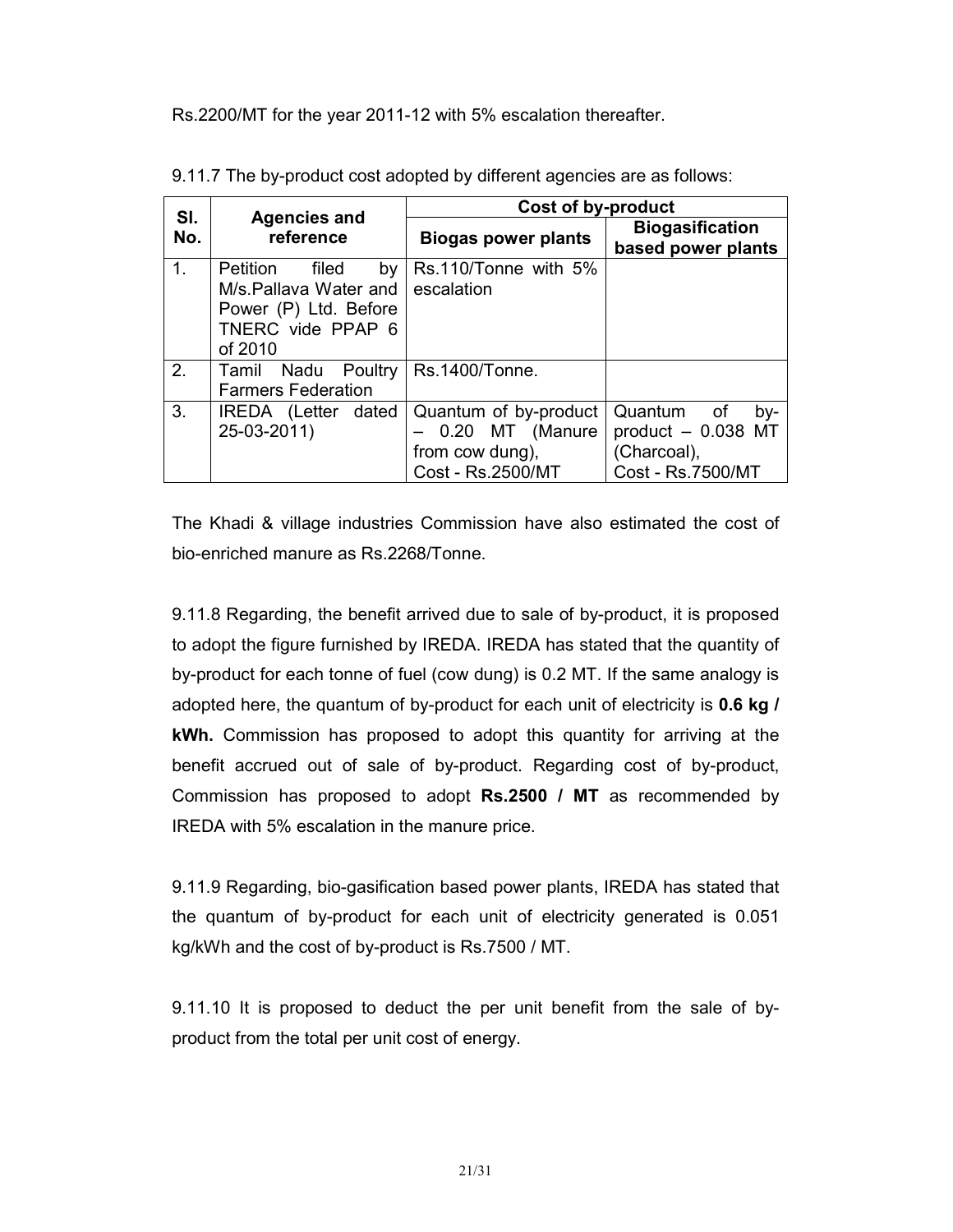# 9.12 Tariff rate

9.12.1 The financial and operational parameters proposed in the paper are tabulated below:

|                  |                                       | <b>Financial and operational parameters</b>                                                                                                           |                                                                                                                                                             |  |
|------------------|---------------------------------------|-------------------------------------------------------------------------------------------------------------------------------------------------------|-------------------------------------------------------------------------------------------------------------------------------------------------------------|--|
| SI.              | <b>Financial and</b>                  | proposed                                                                                                                                              |                                                                                                                                                             |  |
| No.              | operational parameters                | <b>Biogas power plants</b>                                                                                                                            | <b>Biogasification</b><br>based power<br>plants                                                                                                             |  |
| 1.               | Net Capital Cost                      | Rs.6.37 Crores/MW                                                                                                                                     | 4.32 Crores/MW                                                                                                                                              |  |
| $\overline{2}$ . | <b>PLF</b>                            | 80%                                                                                                                                                   | 80%                                                                                                                                                         |  |
| 3.               | Loan tenure                           | 10 years with 1<br>year<br>moratorium period                                                                                                          | 10 years with 1<br>year moratorium<br>period                                                                                                                |  |
| 4.               | Interest on Loan                      | 12.25%                                                                                                                                                | 12.25%                                                                                                                                                      |  |
| 5.               | Life of the plant                     | 15 years                                                                                                                                              | 20 years                                                                                                                                                    |  |
| 6.               | Depreciation                          | 6%                                                                                                                                                    | 4.5%                                                                                                                                                        |  |
| $\overline{7}$ . | <b>RoE</b>                            | 19.85% Pre-Tax                                                                                                                                        | 19.85% Pre-Tax                                                                                                                                              |  |
| 8.               | O&M charges including<br>insurance    | $\overline{3\%}$ of the capital cost<br>with 5% escalation per<br>year                                                                                | 3% of the capital<br>5%<br>cost<br>with<br>escalation<br>per<br>year                                                                                        |  |
| 9.               | <b>Insurance Expenses</b>             | 0.5% of the capital cost<br>for the first year and<br>reduction<br>by<br>half<br>a<br>percent of the previous<br>year's cost every year<br>thereafter | 0.5%<br>of<br>the<br>capital cost for<br>the first year and<br>reduction by half<br>a percent of the<br>previous<br>year's<br>cost every year<br>thereafter |  |
| 10.              | Working<br>capital<br>and<br>interest | 1. Fuel stock-1 month,<br>2. O&M expenses $-1$<br>month and<br>Receivables<br>3.<br>$-1$<br>12.25%<br>month<br>with<br>interest                       | 1. Fuel stock-1<br>month,<br>2. O&M expenses<br>$-1$ month and<br>3. Receivables -<br>1<br>month<br>with<br>12.25% interest                                 |  |
| 11.              | Auxiliary consumption                 | 12%                                                                                                                                                   | 10%                                                                                                                                                         |  |
| 12.              | Fuel cost                             | Rs.1020/MT<br>with<br>5%<br>escalation per year                                                                                                       | Rs.2200/MT with<br>5% escalation per<br>year                                                                                                                |  |
| 13.              | Specific<br>fuel<br>consumption       | 3 kg/kWh                                                                                                                                              | 1.3 kg/kWh.                                                                                                                                                 |  |
| 14.              | Cost of by-product                    | 5%<br>Rs.2500/MT<br>with<br>escalation per year                                                                                                       | Rs.7500/MT with<br>5% escalation per<br>year                                                                                                                |  |
| 15.              | Quantity of by-product<br>production  | 0.6 kg/kWh                                                                                                                                            | 0.051 kg/kWh.                                                                                                                                               |  |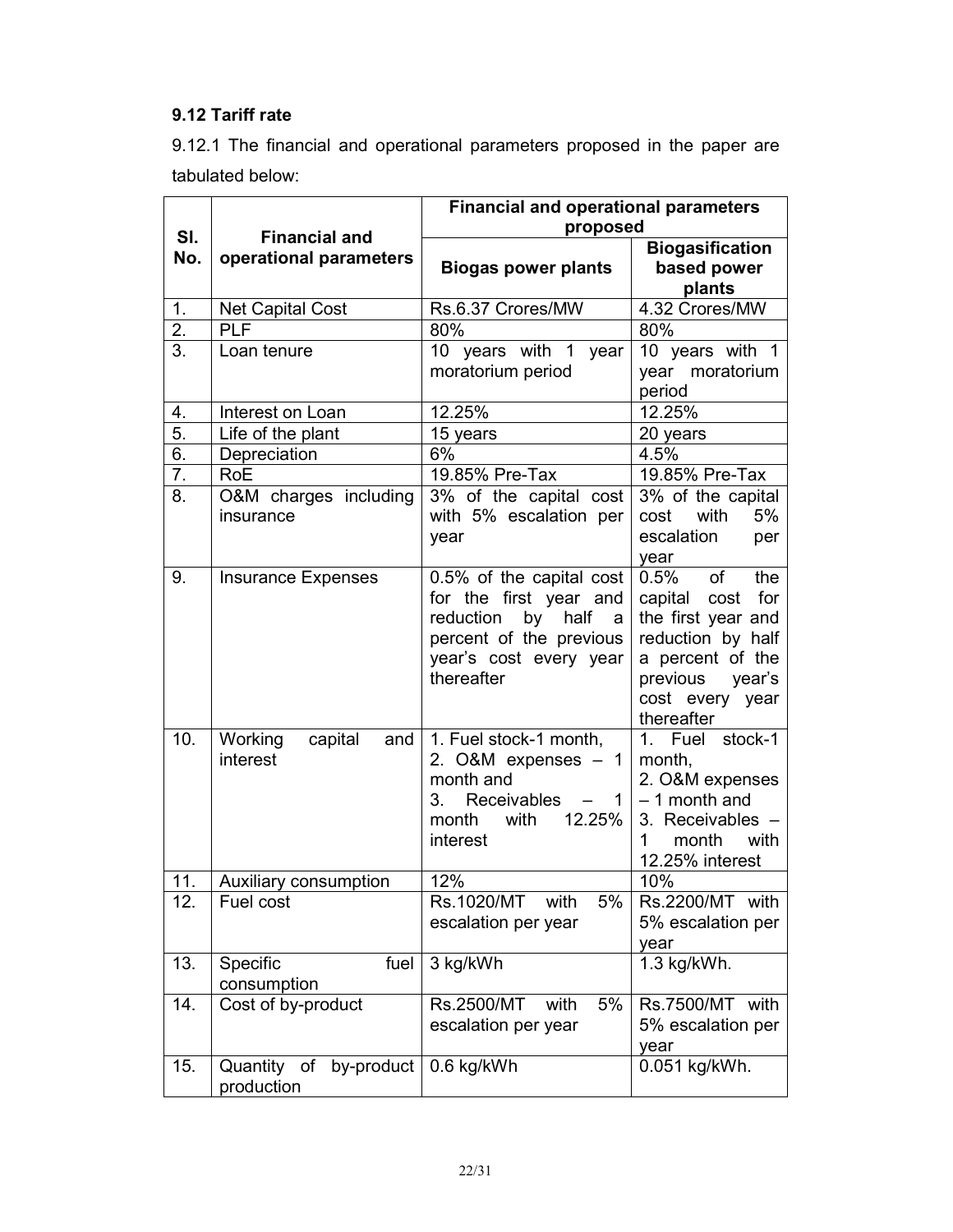9.12.2 The corresponding tariff has been worked out as below for 15 years considering the above determinants for Biogas based Power Plants. Fixed cost has been tabulated for a period of 15 years. i.e. up to the life of the project. Variable cost has been furnished for the year 2011-12 and 2012-13.

|                 | <b>Tariff for Biogas power plants</b> |               |              |               |  |
|-----------------|---------------------------------------|---------------|--------------|---------------|--|
| Year            | Fixed<br>cost                         | Variable Cost | Revenue      | Total<br>cost |  |
|                 | (Rs./unit)                            | (Rs./unit)    | from sale of | (Rs./unit)    |  |
|                 |                                       |               | by-product   |               |  |
|                 |                                       |               | (Rs./unit)   | $(2)+(3)-(4)$ |  |
| (1)             | (2)                                   | (3)           | (4)          | (5)           |  |
| 1               | 2.58                                  | 3.48          | 1.50         | 4.56          |  |
| $\overline{2}$  | 2.60                                  | 3.65          | 1.58         | 4.68          |  |
| $\overline{3}$  | 2.53                                  |               |              |               |  |
| 4               | 2.46                                  |               |              |               |  |
| 5               | 2.40                                  |               |              |               |  |
| 6               | 2.33                                  |               |              |               |  |
| $\overline{7}$  | 2.27                                  |               |              |               |  |
| 8               | 2.20                                  |               |              |               |  |
| $\overline{9}$  | 2.14                                  |               |              |               |  |
| 10              | 2.08                                  |               |              |               |  |
| 11              | 2.02                                  |               |              |               |  |
| 12              | 1.96                                  |               |              |               |  |
| $\overline{13}$ | 1.99                                  |               |              |               |  |
| 14              | 2.03                                  |               |              |               |  |
| 15              | 2.06                                  |               |              |               |  |

9.12.3 Similarly, the tariff for Biogasification based power plants is worked out as below for 20 years:

| <b>Tariff for Biogasification based power plants</b> |                   |               |              |                  |  |  |
|------------------------------------------------------|-------------------|---------------|--------------|------------------|--|--|
| Year                                                 | Fixed<br>cost     | Variable Cost | Revenue      | Total<br>cost    |  |  |
|                                                      | (Rs./unit)        | (Rs./unit)    | from sale of | (Rs./unit)       |  |  |
|                                                      |                   |               | by-product   |                  |  |  |
|                                                      |                   |               | (Rs./unit)   | $(2)+(3)-(4)$    |  |  |
| ั1)                                                  | $\left( 2\right)$ | (3)           | (4)          | $\left(5\right)$ |  |  |
|                                                      | 1.63              | 3.25          | 0.38         | 4.50             |  |  |
| $\overline{2}$                                       | 1.64              | 3.41          | 0.40         | 4.66             |  |  |
| 3                                                    | 1.60              |               |              |                  |  |  |
| 4                                                    | 1.55              |               |              |                  |  |  |
| 5                                                    | 1.51              |               |              |                  |  |  |
| 6                                                    | 1.47              |               |              |                  |  |  |
| 7                                                    | 1.42              |               |              |                  |  |  |
| 8                                                    | 1.38              |               |              |                  |  |  |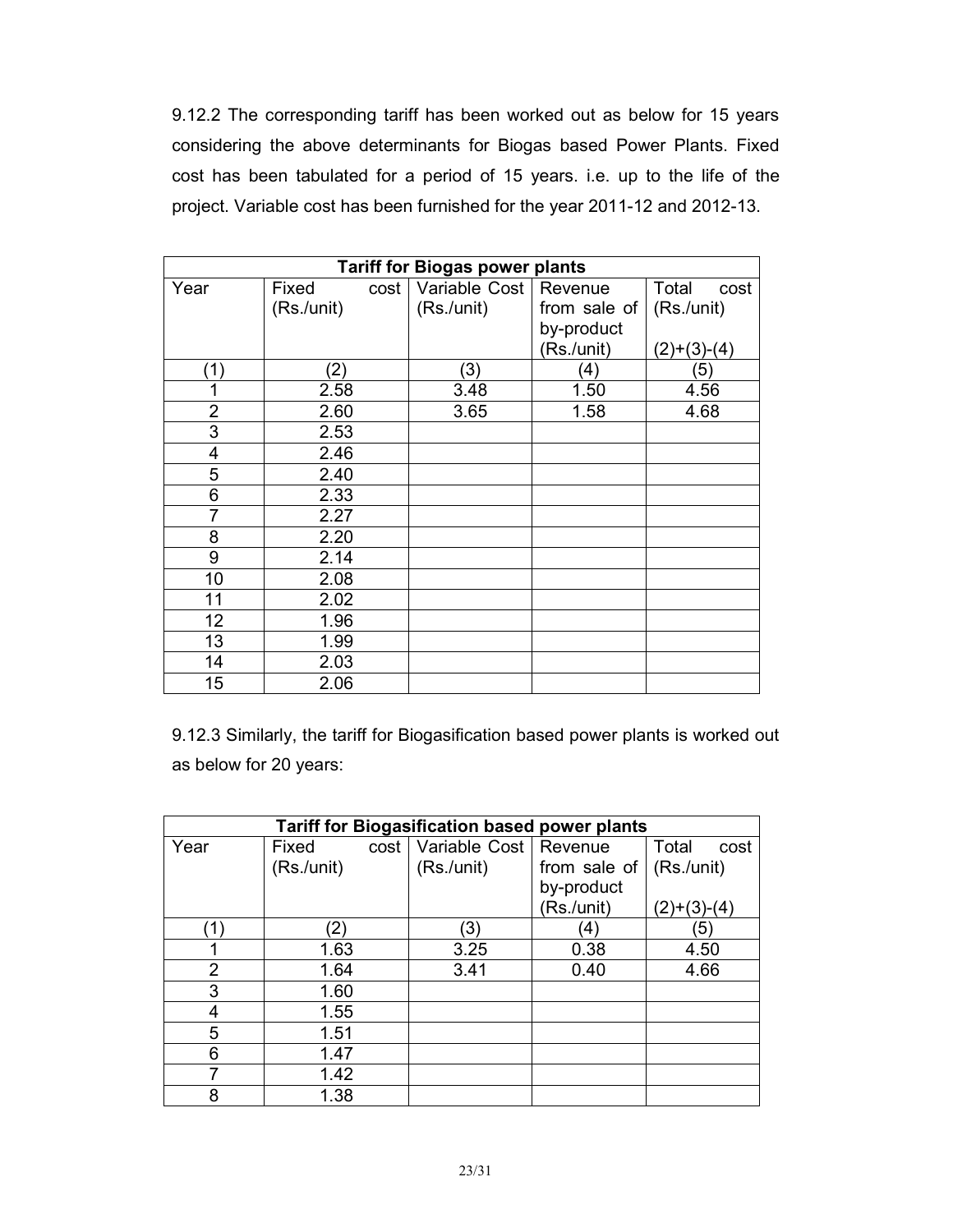| 9  | 1.34 |  |  |
|----|------|--|--|
| 10 | 1.30 |  |  |
| 11 | 1.27 |  |  |
| 12 | 1.23 |  |  |
| 13 | 1.25 |  |  |
| 14 | 1.28 |  |  |
| 15 | 1.30 |  |  |
| 16 | 1.33 |  |  |
| 17 | 1.36 |  |  |
| 18 | 1.39 |  |  |
| 19 | 1.42 |  |  |
| 20 | 1.45 |  |  |

9.12.4 The first year tariff is applicable for a period of one year from the date of commissioning of the project. The second year tariff is applicable for one year thereafter and so on. As the control period expires on 31-03-2013, it is expected that the next tariff order would be in position by then. The variable cost for the third year will be determined in the next tariff order. If the variable cost for the third year is not specified by the Commission, the variable cost specified for the second year shall be continued beyond the period till any revision is effected by the Commission in this regard.

# 10. Related issues

The following are the issues related to power generation, transmission, wheeling and consumption from Biogas / Biogasification based power plants:

- 1. Transmission and wheeling charges
- 2. Cross subsidy surcharge
- 3. CDM benefits
- 4. Reactive power charges
- 5. Grid availability charges
- 6. Adjustment of energy generated
- 7. Scheduling and system operation charges
- 8. Application fees and Agreement fees
- 9. Billing and payments
- 10. Payment security and Security deposit
- 11. Power factor disincentive
- 12. Metering and communication arrangements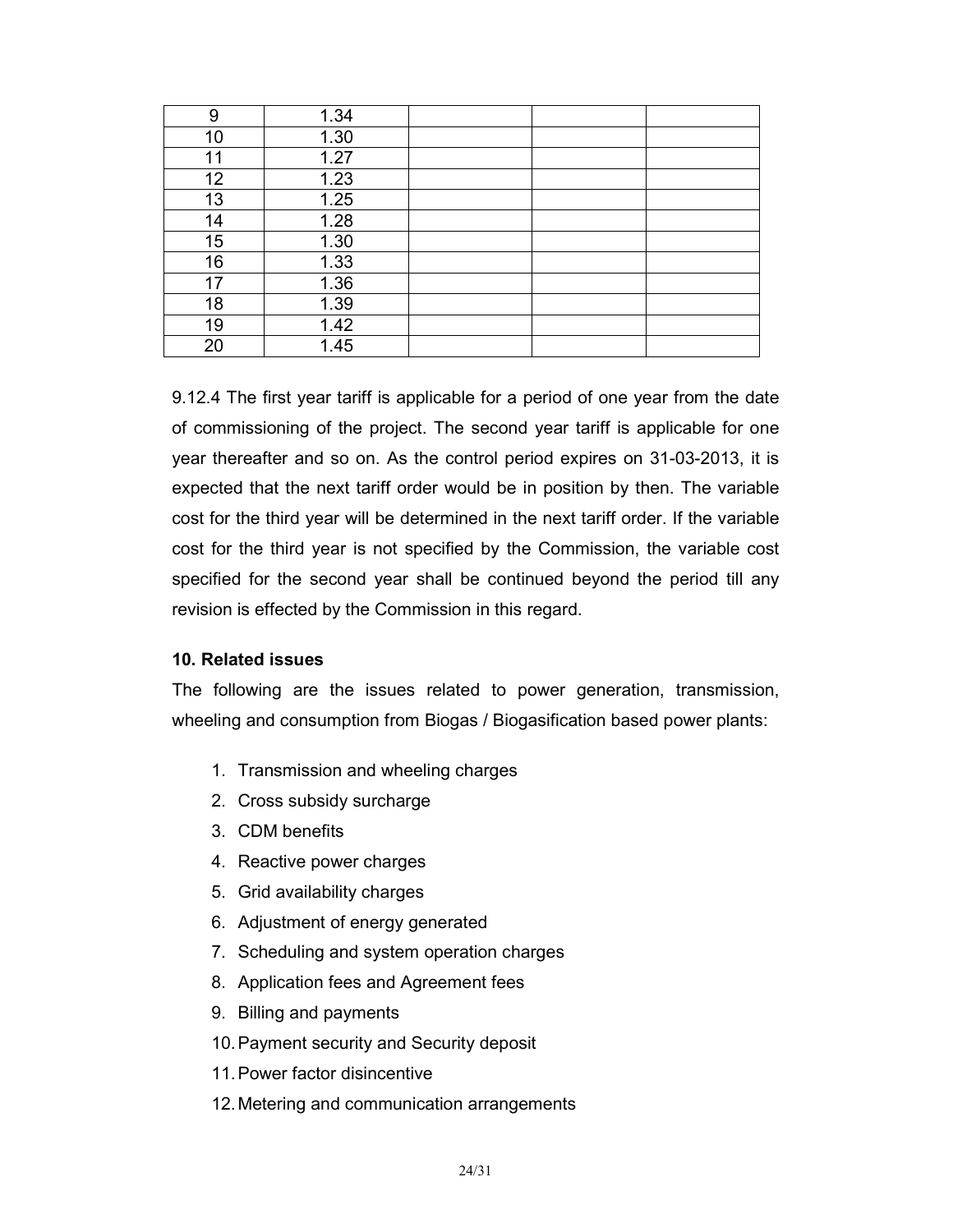- 13. Evacuation of power
- 14. Energy purchase agreement
- 15. Energy wheeling agreement
- 16. Renewable energy purchase obligation
- 17. Tariff Review Period / Control Period

### 10.1 Transmission & Wheeling charges and line losses

Commission has uniformly adopted transmission and wheeling charges including line losses at 5% and 7.5% for HT / EHT and LT services respectively in respect of wind, biomass and bagasse based generation in its orders issued in 2009. Since the TNEB has been unbundled with effect from 01-11-2010, it is prudent to fix the Transmission and Wheeling charges separately. Tamil Nadu has a reasonable penetration of power from renewable energy sources. Hence, it is proposed to fix the transmission and wheeling charges nearer to the level of actual line losses. Therefore, a transmission charges of 3% has been proposed for these power plants. Wheeling charges at HT level is 7% and for LT level is 15%.

### 10.2 Cross subsidy surcharge

Commission in its order No. 1, 2 and 3 of 2009 fixed 50% of the cross subsidy surcharge for wind, biomass and bagasse based generators as a promotional measure for renewable energy. On similar lines, Commission proposes 50% of the cross subsidy surcharge for Biogas / Biogasification based power projects also.

### 10.3 CDM Benefits

The Forum of Regulators has recommended that CDM benefits should be shared on gross basis starting from 100% to developers in the first year and thereafter reducing by 10% every year till the sharing becomes equal (50:50) between the developer and the consumer in the sixth year. Thereafter, the sharing of CDM benefits will remain equal till such time the benefits accrue. The Commission adopted this formula in its order Nos. 1, 2 and 3 of 2009 and 1 and 2 of 2010. Commission proposes the same formula for Biogas / Biogasification based power projects. Distribution Licensee shall account for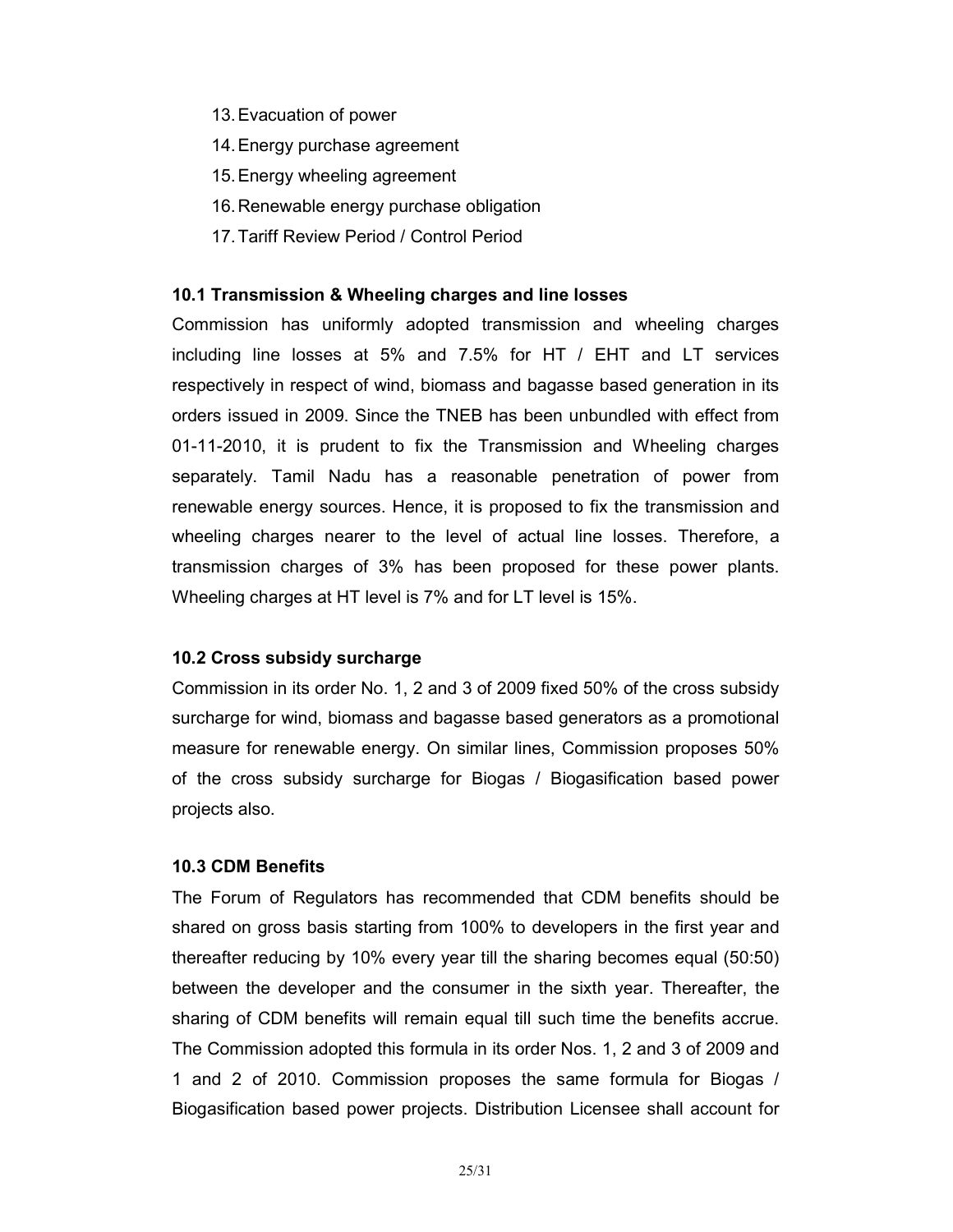the CDM receipts in the next ARR filing.

# 10. 4 Reactive Power Charges

Commission has proposed to adopt the rate specified in Indian Electricity Grid Code for reactive power charges.

# 10.5 Grid Availability Charges

Grid availability charges shall be collected as per the Commission's order in force.

### 10.6 Adjustment of generated energy

As per the Commission's Open access regulations open access is permitted to all the HT consumers (with sanctioned demand of 63 kVA and above). A person covered by a policy relating to captive generation or generation through non conventional energy sources shall be eligible to avail open access for their own use irrespective of contract demand. Similarly, A person covered by a policy relating to captive generation or generation through non conventional energy sources shall be eligible to avail open access in respect of third party sale subject to the phasing of open access in the Commission's Open Access Regulations.

### 10.7 Scheduling and system operation charges

The scheduling and system operation charges have been prescribed in Order No.2 dated 15-5-2006 of the Commission. The prescribed charges are Rs.1000 / day irrespective of capacity. With a view to incentivise renewable energy project, the Commission, by an amendment to the Order No.2, prescribed charges of Rs.1000 / day per 1.65 MW and above. For capacity less than 1.65 MW, proportionate charges were prescribed. This order as amended from time to time shall continue to apply for Biogas / Biogasification based generators.

### 10.8 Application fees and agreement fees

The Intra State Open Access Regulations 2005 of the Commission were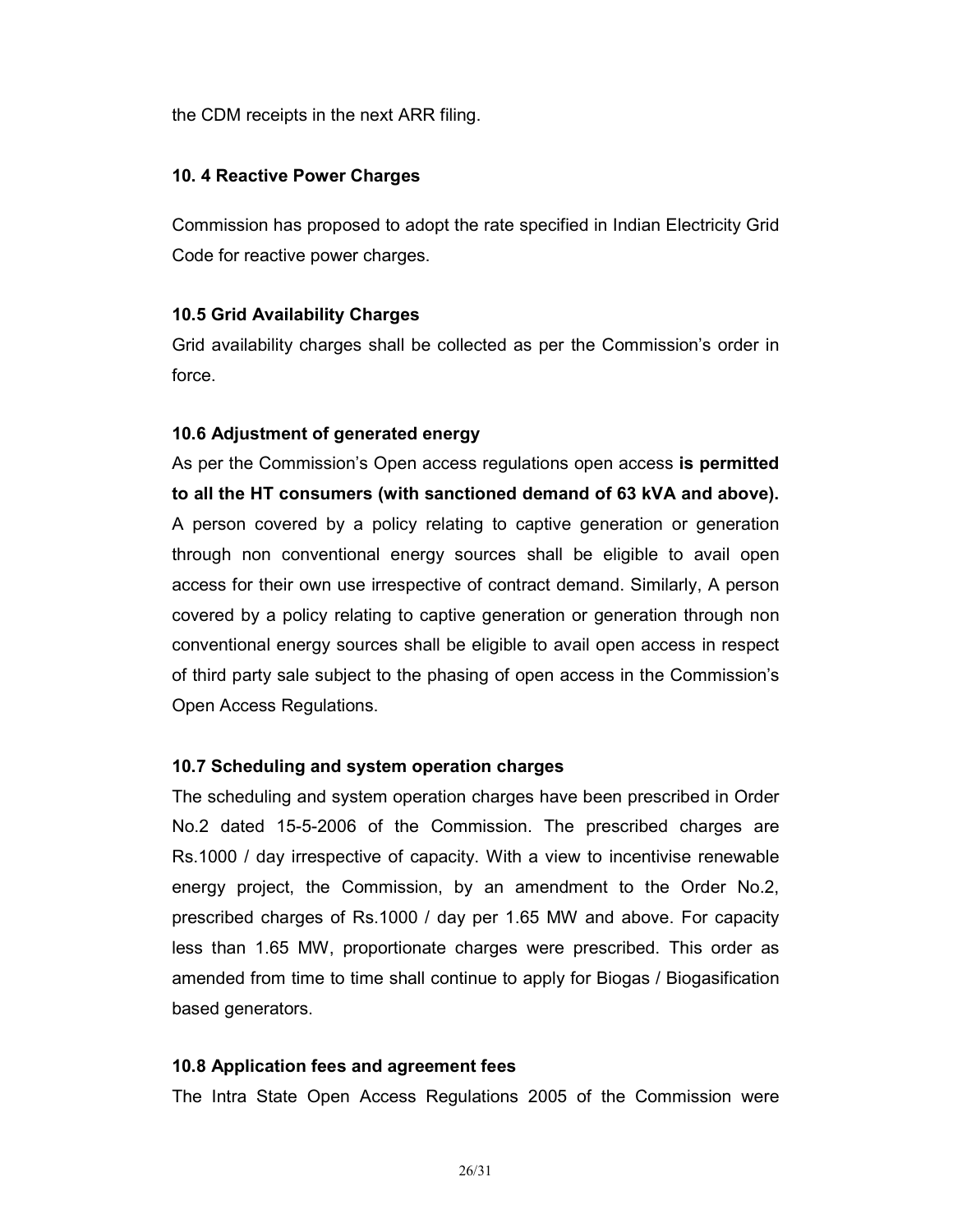amended in 2008 to provide for concessional application fees and agreement fees for generators of non conventional and renewable sources of energy. The application fees under the Energy Wheeling Agreement was fixed at Rs.200 per MW subject to a maximum of Rs.5000 and the agreement fees under Energy Wheeling Agreement was fixed at Rs.2000 per MW subject to a maximum of Rs.50000 on the consideration that generators of renewable sources of energy have small capacities compared to generators of conventional energy. The agreement fee for Energy Purchase Agreement has been fixed at Rs.2000 per MW or part thereof. As regards the Energy Purchase Agreement, Commission's Fees and Fines Regulations 2004 prescribes Rs.2000 per MW or part thereof as the fees for approval of Power Purchase Agreement by the Commission as against Rs.2500 per MW or part thereof leviable for conventional power plants. This fee shall be collected by the licensee and passed on to the Commission. In case of frequent changes in the usage of the energy as well as the change of drawal point necessitate extra clerical work. Therefore, the Commission proposes that every time a generator seeks such a change either through an amendment to an existing agreement or through a fresh agreement, an additional charge equivalent to the application fees and agreement fees shall be leviable by the licensee on the generator.

#### 10.9 Billing and Payment

10.9.1 When a renewable energy generator sells power to the distribution licensee, the generator will raise a bill every month for the net energy sold after deducting the charges for start up power and reactive power. The distribution licensee shall make payment to the generator within 30 days of receipt of the bill. Any delayed payment beyond 30 days will attract interest at the rate of 1% per month.

10.9.2 If a Biogas / Biogasification based generator utilizes the power for captive use or if he sells it to a third party, the distribution licensee shall raise the bill at the end of the month for the net energy supplied. The licensee should record the generation and consumption simultaneously. While preparing the bill, peak hour generation shall be adjusted against peak hour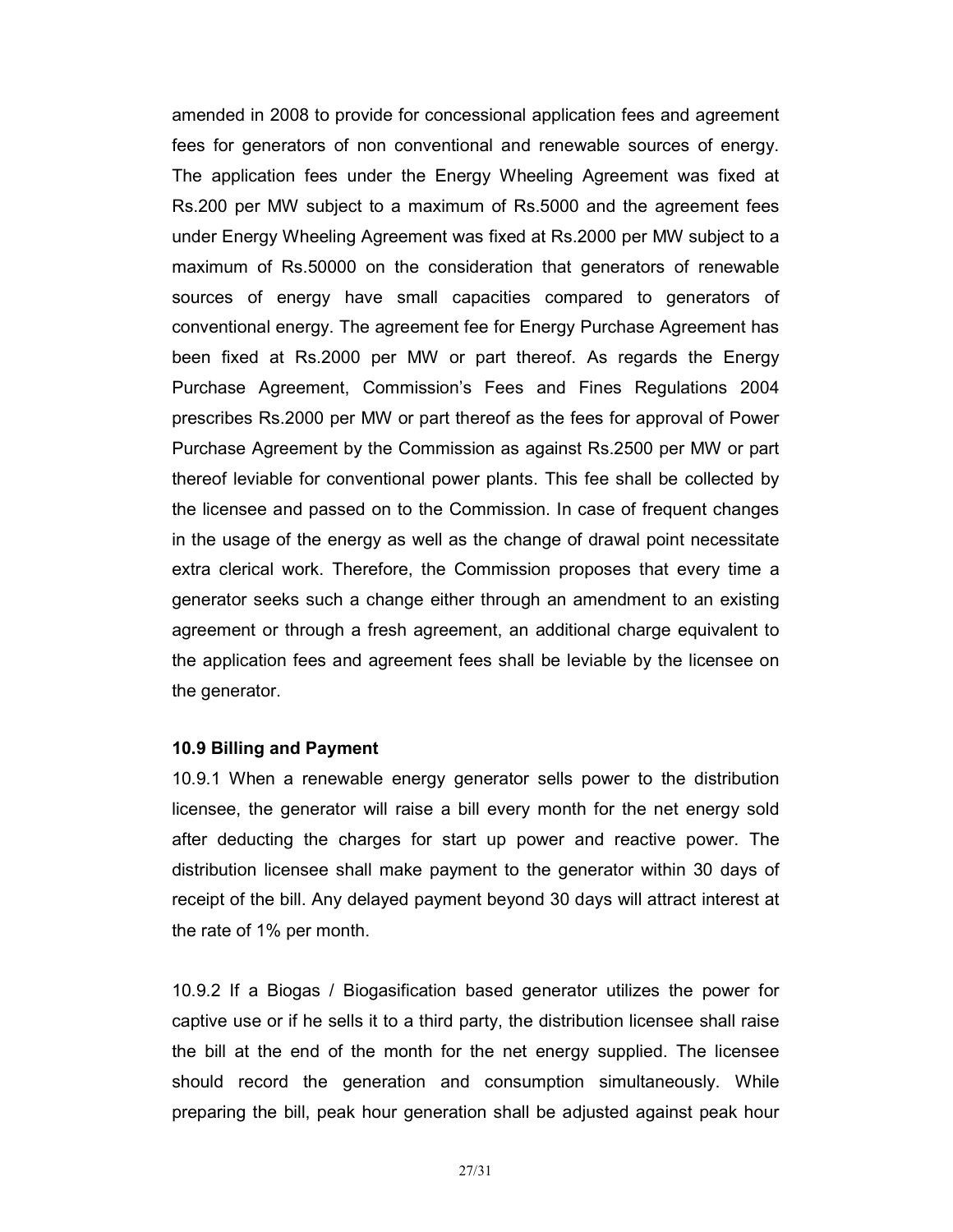consumption. Off peak generation shall be adjusted against off peak consumption. Normal generation shall be adjusted against normal consumption. Peak hour generation and normal hour generation can be adjusted against lower slot consumption. Excess consumption will be charged at the tariff applicable to the consumer. Transmission and wheeling charges, scheduling and system operation charges and cross subsidy surcharge, wherever applicable, shall be recovered from the bill. The net amount recoverable from the consumer shall be raised in the bill.

### 10.10 Payment Security and Security Deposit

10.10.1 The National Tariff Policy calls for adequate and bankable security arrangements to the generating companies. This mechanism has been found impractical, as there are more number of generators and distribution licensee is unable to offer security for such numbers. Therefore, the Commission believes that penalty for delayed payment by the licensee would serve the ends of justice.

10.10.2 As regards the security deposit of the consumer, the Commission proposes to retain the present arrangements. i.e., two times the maximum net energy supplied by the distribution licensee in any month in the preceding financial year shall be taken as the basis for the payment of security deposit by the consumers.

#### 10.11 Power factor disincentive.

As per the Commission's retail tariff order, power factor disincentive is applicable to a consumer as a percentage of current consumption charges. The average power factor recorded by the meter shall be the reference for calculation of the disincentive. On the same analogy, captive / third party consumers shall be liable for disincentive based on the gross energy consumption and the applicable demand.

#### 10.12 Metering and Communication Arrangements

The metering and communication arrangements shall be in accordance with the following: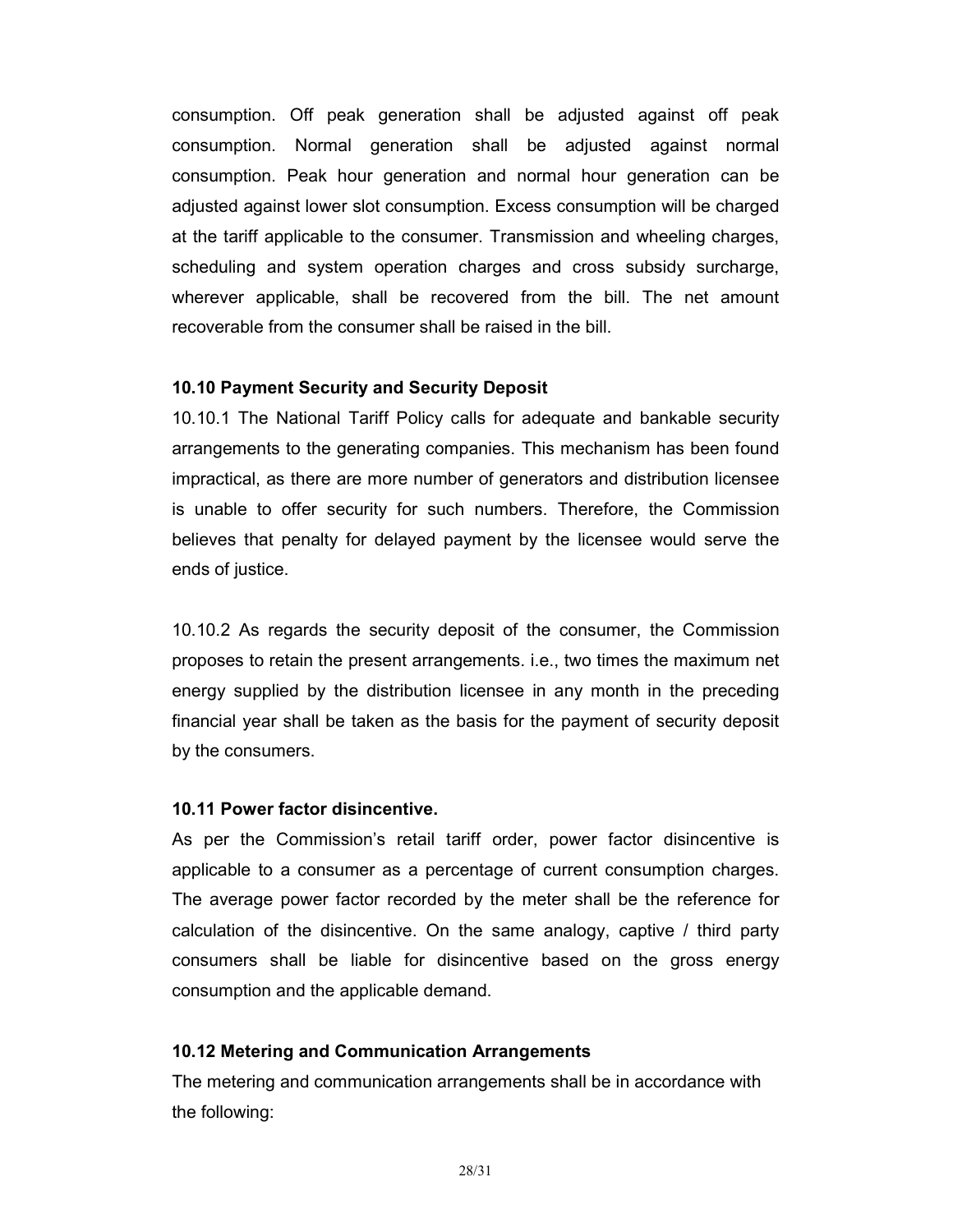(1) Central Electricity Authority (Installation and Operation of Meters) Regulations,

(2) Tamil Nadu Electricity Distribution Code,

- (3) Tamil Nadu Electricity Grid Code,
- (4) Tamil Nadu Electricity Intra State Open Access Regulations.

The meters shall be installed by the Distribution Licensee / STU depending upon the injection voltage at the cost of generators.

# 10.13 Evacuation of power

10.13.1 As per section 10 of the Electricity Act, 2003, the duties of the generating company shall be to establish, operate and maintain generating stations, tie-lines, sub-stations and dedicated transmission lines connected therewith in accordance with the provisions of this Act or the rules or regulations made thereunder. Therefore, a generating company is liable to establish the interfacing line at its cost.

10.13.2 In addition to the above stipulation, the Commission proposes the following procedure for creation of evacuation facilities.

- (a) STU shall within 30 days of receipt of application from generators, intimate whether or not the long term access can be allowed without further system strengthening.
- (b) If further system strengthening is essential, the results of study conducted by the STU based on the request of generators shall be intimated within ninety days of such request of generators.
- (c) Feasibility based on system studies shall be established within six months at the latest.
- (d) Clearances, approvals, certificate, if any, required by generators shall be issued within a month time.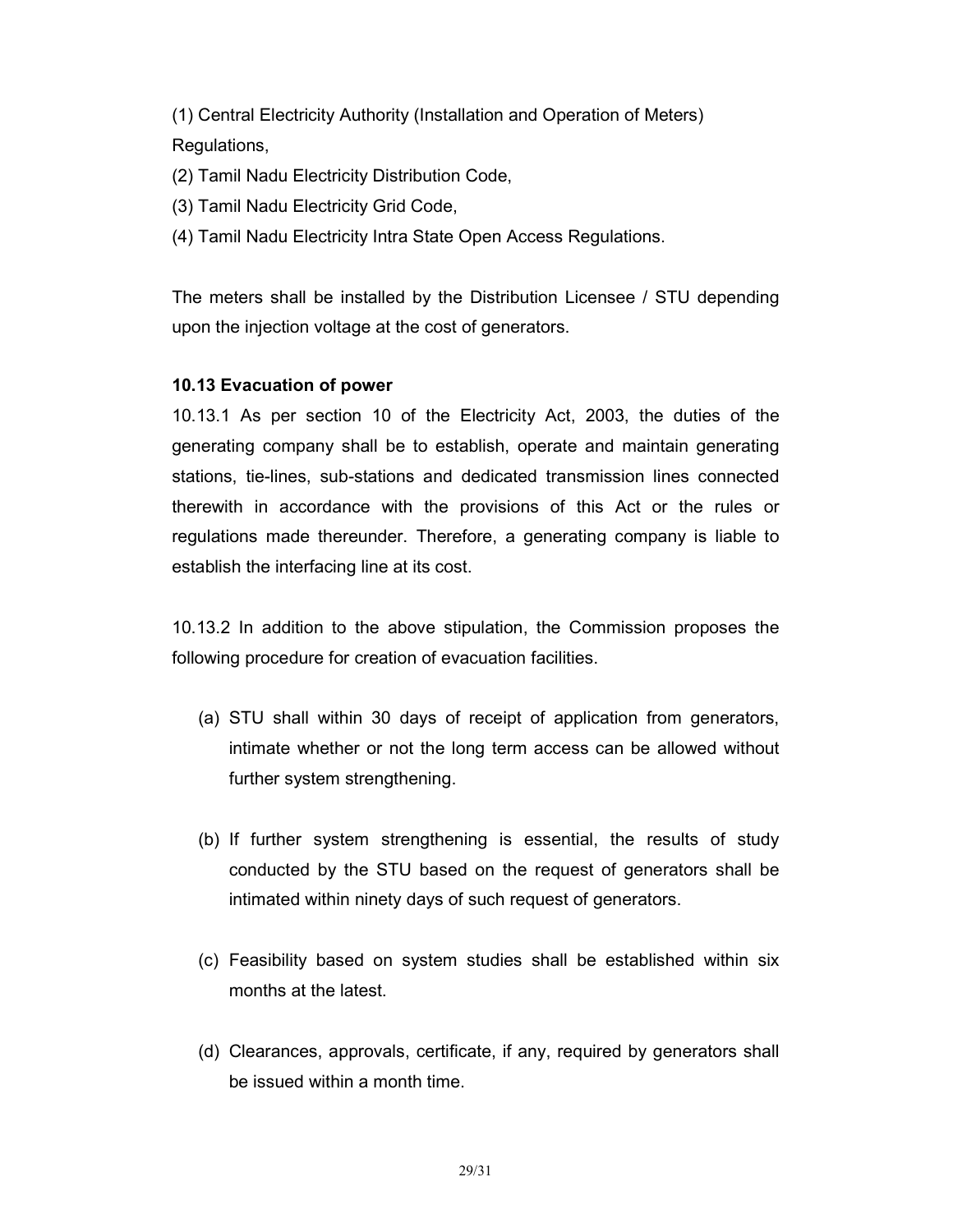(e) The distribution licensee is not liable to pay compensation to the consumer on Open Access for deemed generation benefits in case the distribution licensee is unable to evacuate power due to failure of the Transmission and Distribution facility

### 10.14 Energy Purchase Agreement

The draft format for the Energy Purchase Agreement (EPA) shall be prepared and submitted to the Commission by the TANGEDCO within 15 days from the date of this tariff order. The agreement shall be co-terminus with the life of the project. The distribution licensee shall execute the Energy Purchase Agreement within a month of receipt of application from the generator. The parties to the agreement may be given the option of exit in case of violation with three months notice to the other party.

# 10.15 Energy Wheeling Agreement (EWA)

The draft format for the Energy Wheeling Agreement (EWA) shall be prepared and submitted to the Commission by the TANGEDCO within 15 days from the date of this tariff order. The agreement shall be as per Commission's Open Access Regulations. The concerned nodal agency should execute the EWA within one month from the date of submission of application with all relevant details for such agreement by the biogas / bio-gasification based generators or the third party purchaser, as the case may be.

### 10.16 Renewable Purchase Obligation

As per the Commission's Renewable Energy Purchase Obligation Regulations, 2010, every obligated entity shall purchase not less than defined minimum percentage of its consumption of energy from renewable energy sources under the Renewable Purchase Obligation (RPO) during a year **as** specified in the Commission's tariff regulations/orders on renewable energy issued from time to time.

### 10.17 Tariff Review Period / Control Period

With regard to tariff Review Period / Control Period, the specific provisions of Regulation 6 of Regulations on "Power Procurement from New and